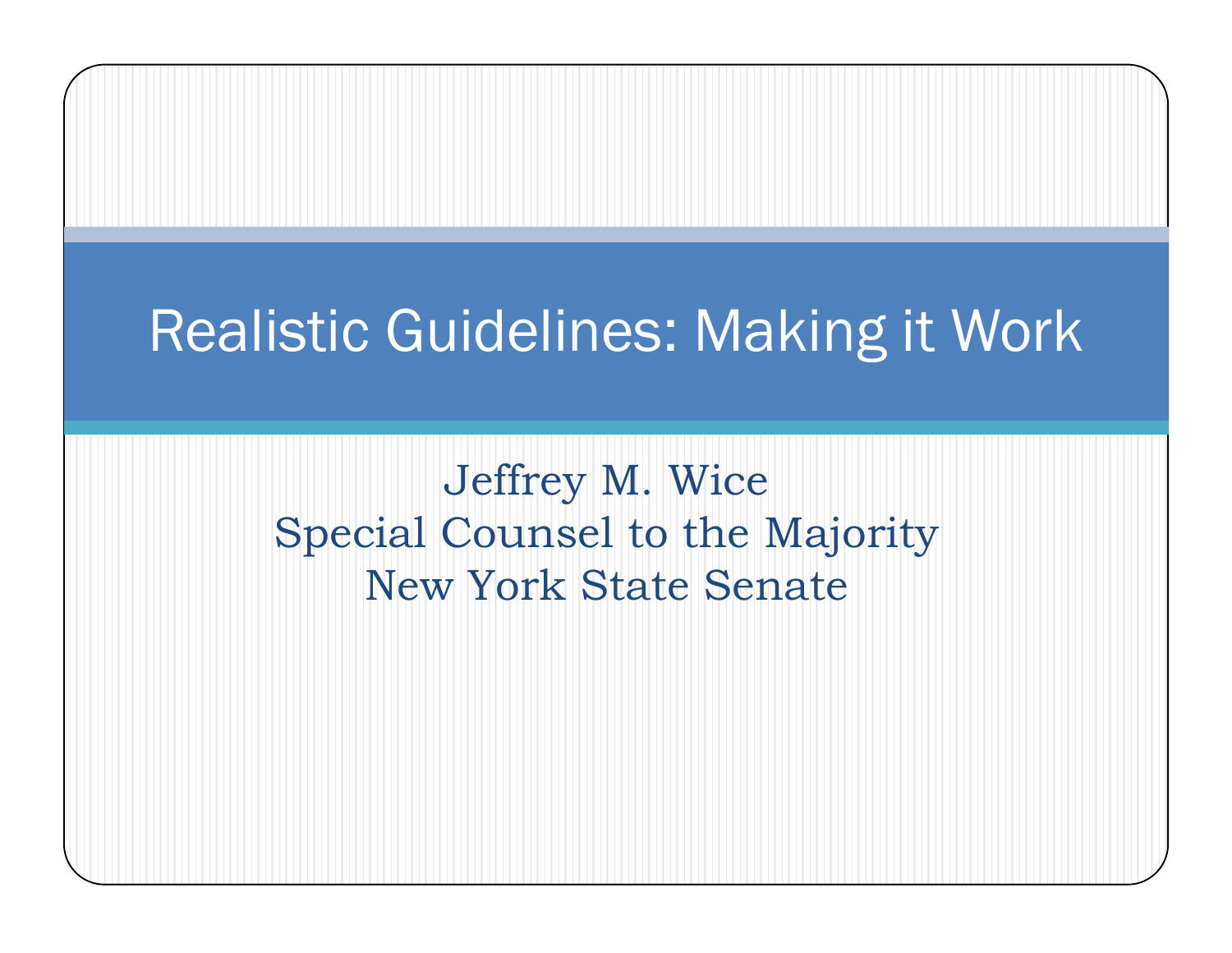## State Guidelines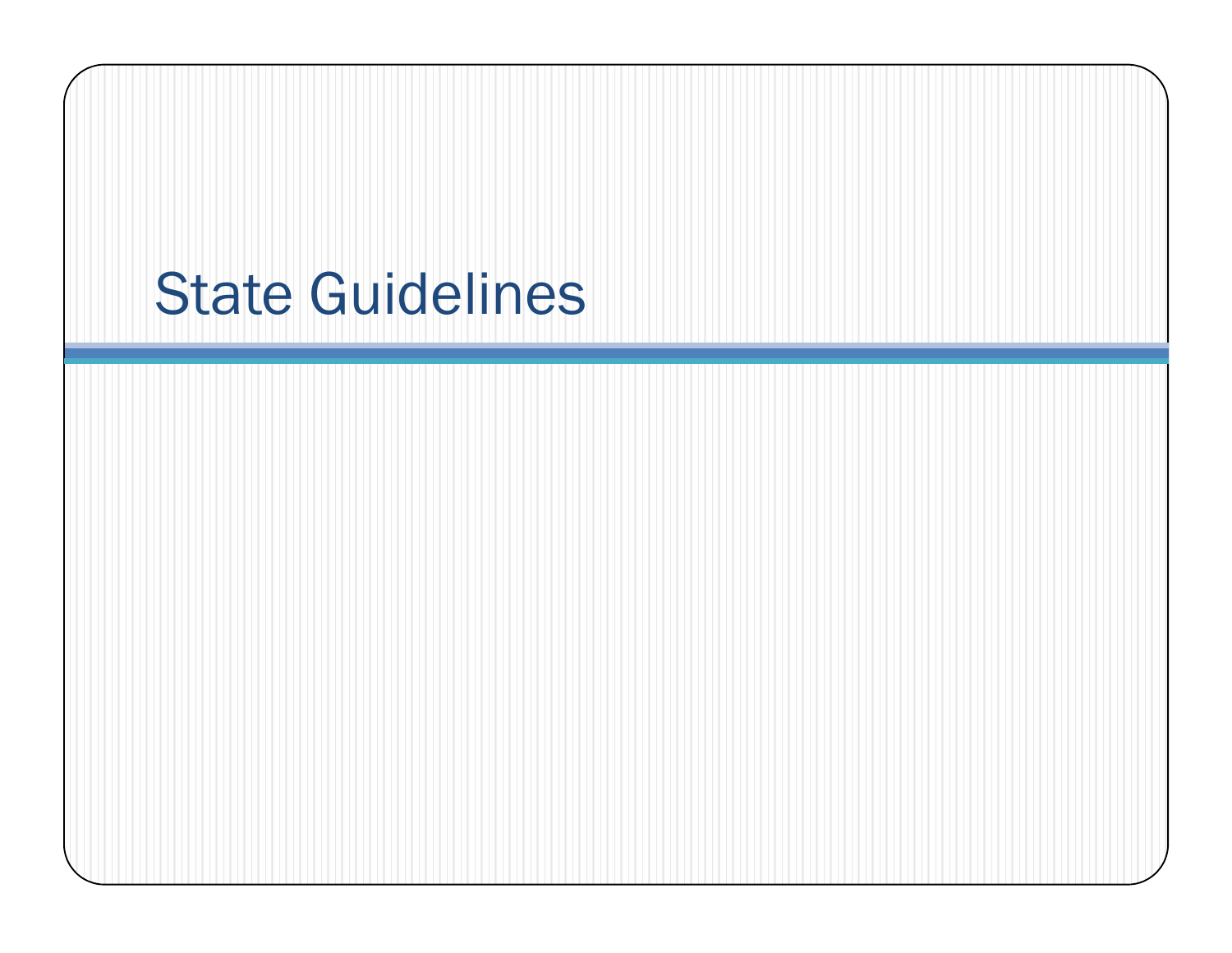## Population Deviations

#### $\bullet$ **0-2% Overall deviation**

 $\bullet~$  Montana  $2\%$ 

#### y **3-5% Overall deviation**

- $\bullet~$  Utah 4%
- Virginia 4 $\%$

#### $\bullet$ **6-10% Overall deviation**

- $\bullet~$  Utah 8%
- Colorado 10%
- Iowa  $10\%$
- Louisiana  $10\%$
- Mississippi  $10\%$
- Nebraska  $10\%$
- Nevada  $10\%$
- New Mexico  $10\%$
- North Carolina 10%
- North Dakota 10%
- Ohio  $10\%$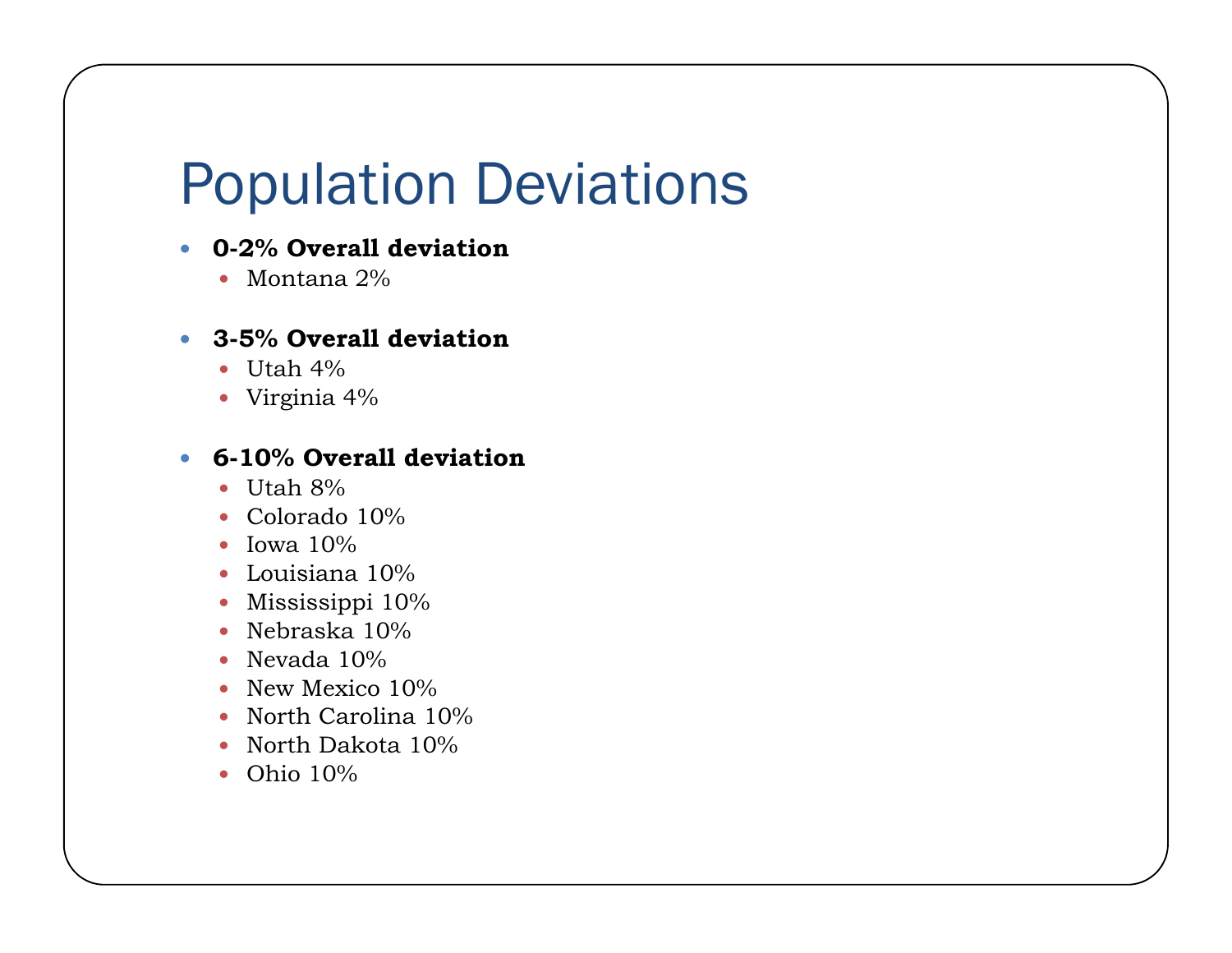## Detailed Guidelines

#### y **Prioritizes/hierarchy**

- $\bullet$  <u>Virginia:</u> 1)population equality, 2) compliance with Constitution, 3)Voting Rights Act
- <u>Michigan: 1)</u> population equality, 2) Voting Rights Act, 3) and all other criteria given equal weight
- <u>Montana: 1)</u> Mandatory criteria- population equality, compactness, contiguity, Voting Rights Act, 2) discretionary criteria- political and geographic boundaries communities of interest boundaries,

#### **• Types of Compactness**

- <u>Iowa: l</u>ength-width compactness, perimeter compactness
- <u>South Carolina</u>: geographical compactness, demographic compactness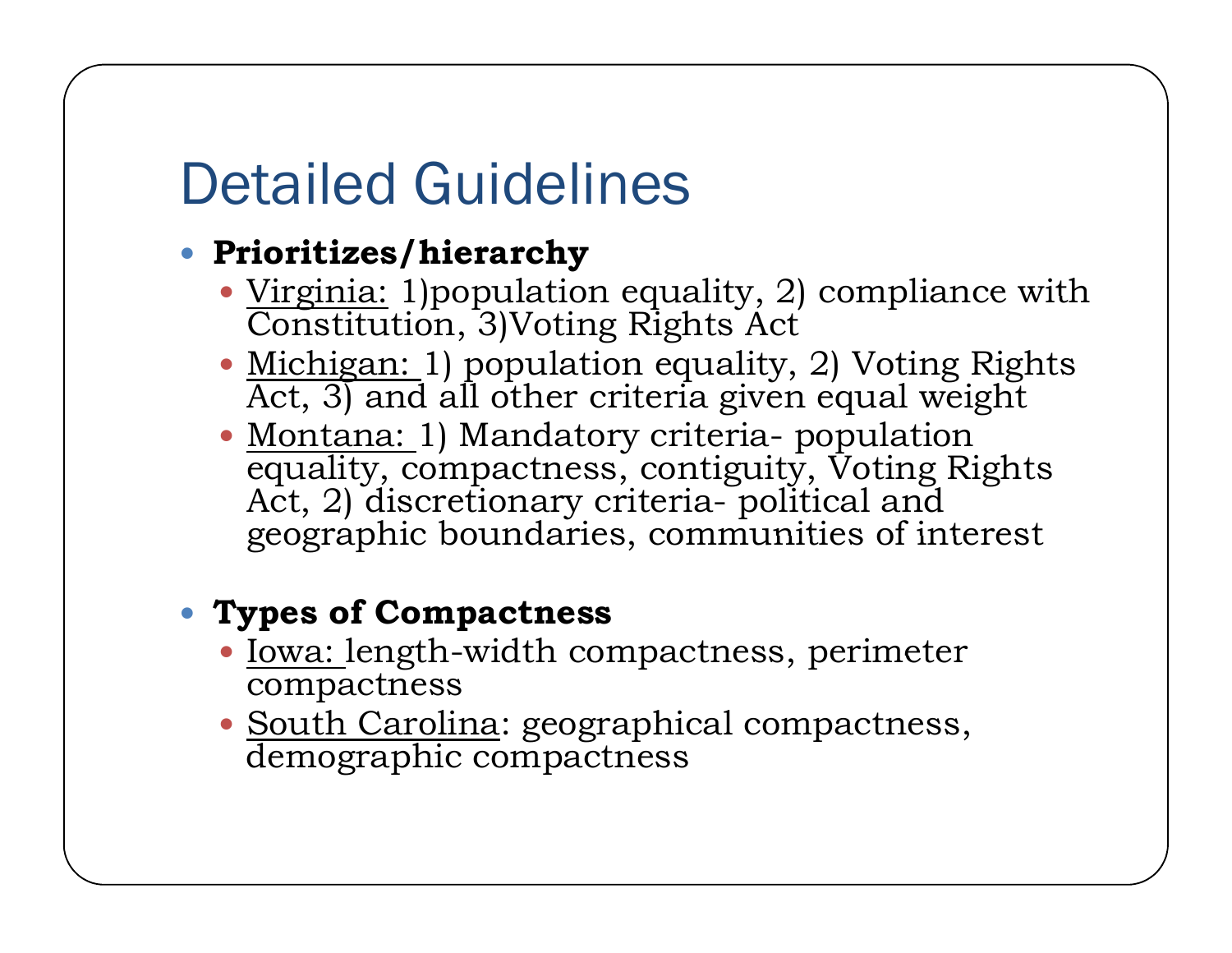#### Detailed Guidelines

#### y **Cites to Supreme Court/State Court Cases**

- Montana: Race cannot be the predominant factor to which the traditional discretionary criteria are subordinated.(*Shaw v. Reno, 509 U.S. 630 (1993)*
- South Carolina: Population deviation should be within plus or minus five percent  $(+)$  or  $-5\%$  and within an overall range less than ten (10%) percent. *See, Gaffney v. Cummings Conner v Finch Cummings, v. Finch.*
- Michigan: Senate and house districts shall not violate the precedents established in *Miller v Johnson, 115 S Ct 2475; 132* L Ed 2d 762 (1995); *Bush v Vera 116 S Ct Vera, 1941; 135 L Ed 2d 248 (1996); and, Shaw v Hunt, 116 S Ct 1894;* 135 L Ed 2d 207 (1996).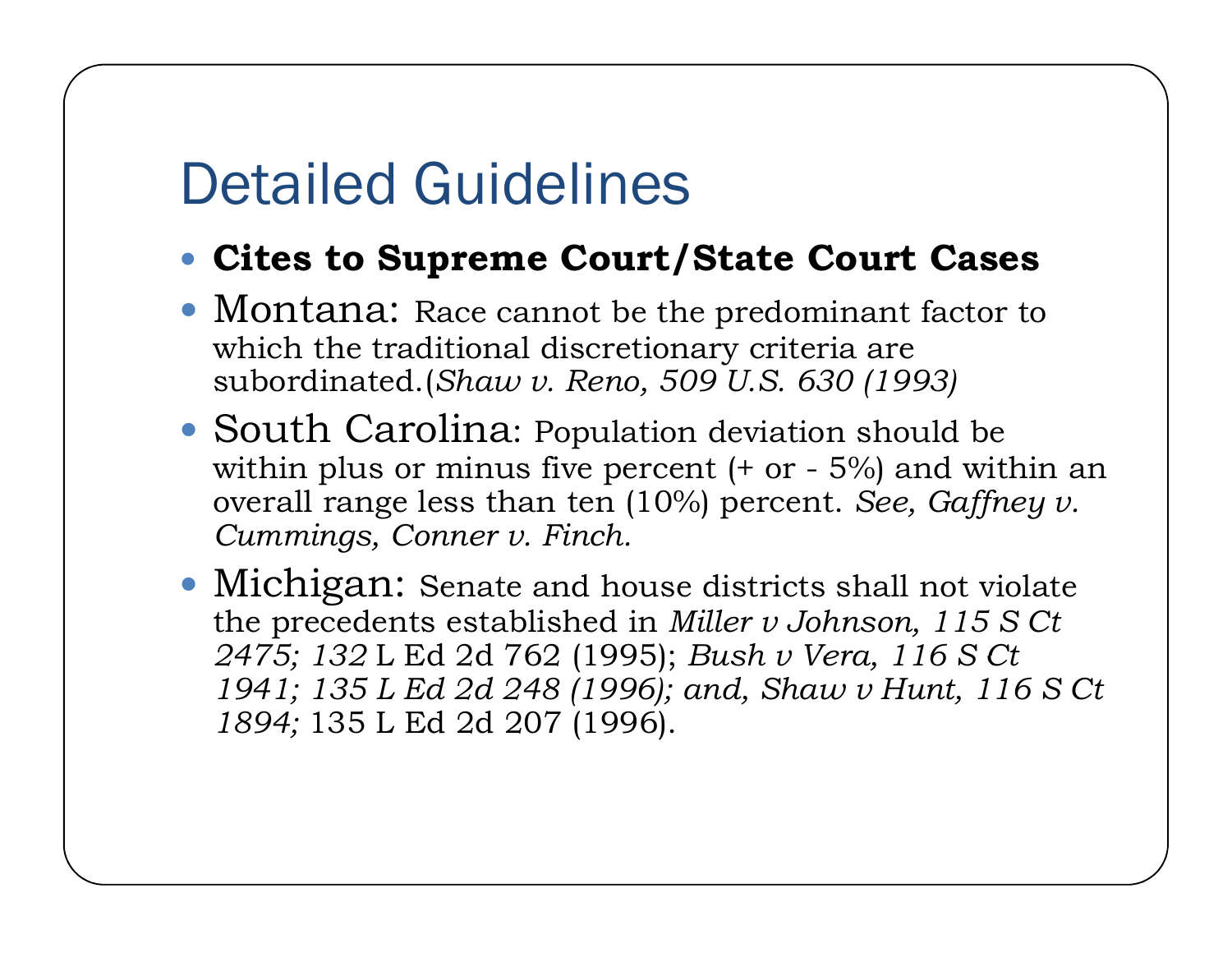#### State Guidelines

- Compactness- 37 states
- Contiguity- 48 states
- Communities of interest- 23 states
- Equal population- 36 states
- Voting Rights Act- 23 states
- $\bullet$  Incumbent blind/ not favoring political party-13 states
- Political boundaries- 38 states
- Geographic boundaries- 17 states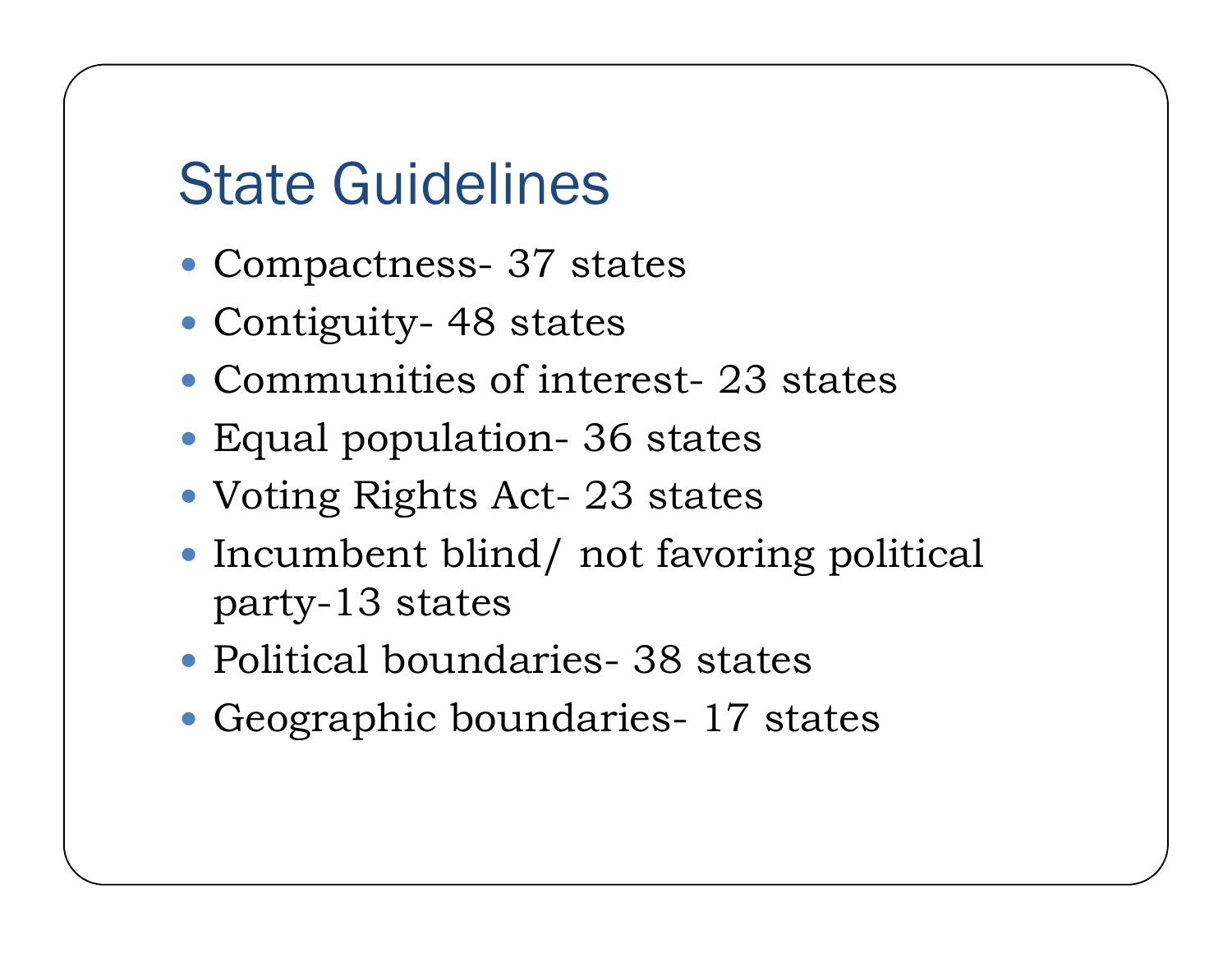# Good example of criteria working together to develop a plan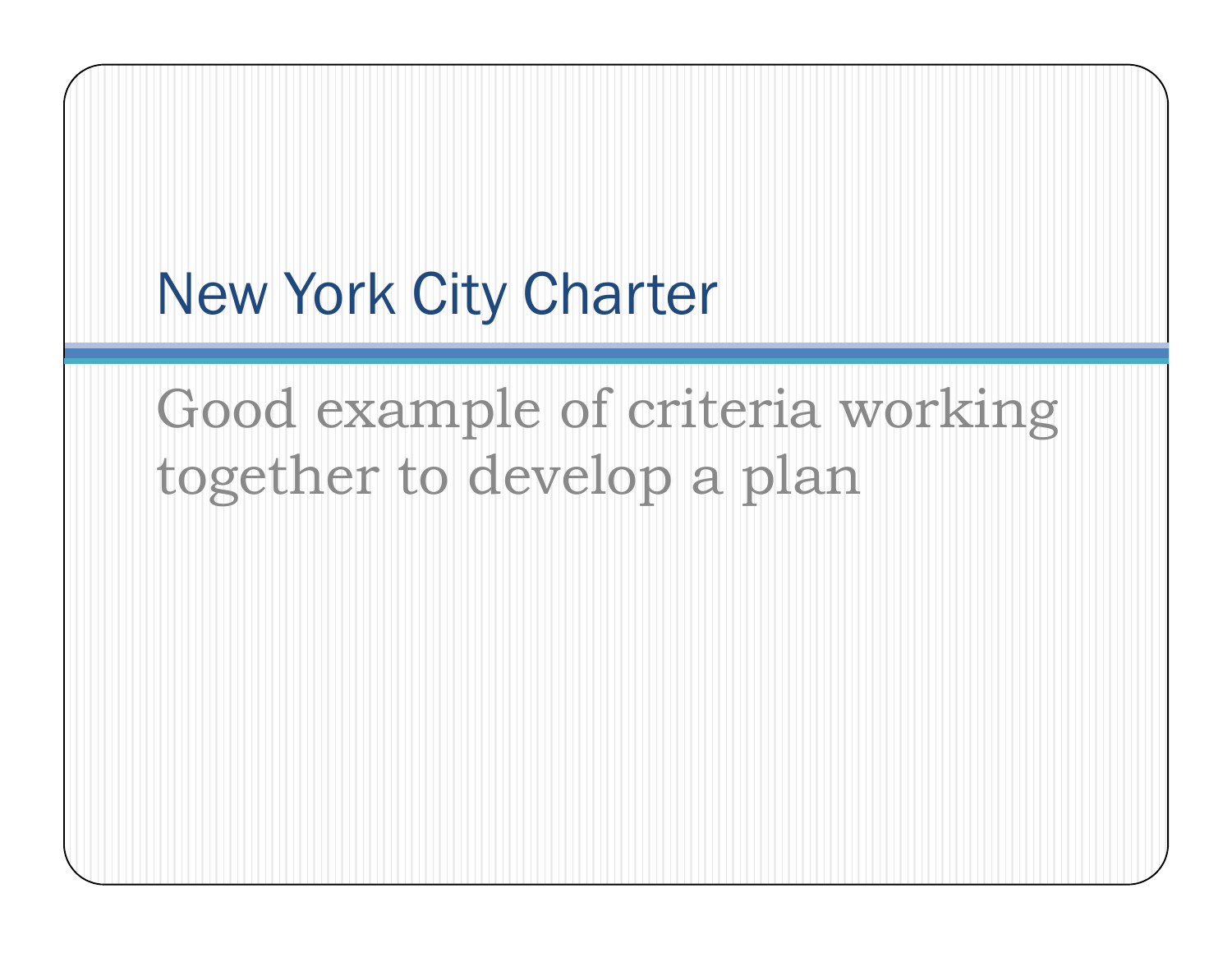- y **§ 51. Powers and duties of the commission; hearings; submissions and approval of plan.** a. Following each decennial census, the commission shall prepare a plan for dividing the city into districts for the election of council members. In preparing the plan, the **commission shall be guided by the criteria** set forth in section fifty-two.
- y b. **The commission shall hold one or more public hearings not less than one month before it submits its plan to the city council, in accordance with subdivision c of this section. The commission shall make its plan available to the public for inspection and comment not less than one month before the first such public hearing.**
- c. The commission shall submit its plan to the city council not less than one year before the general election of the city council to be held in the year nineteen hundred ninety-three and every ten years thereafter.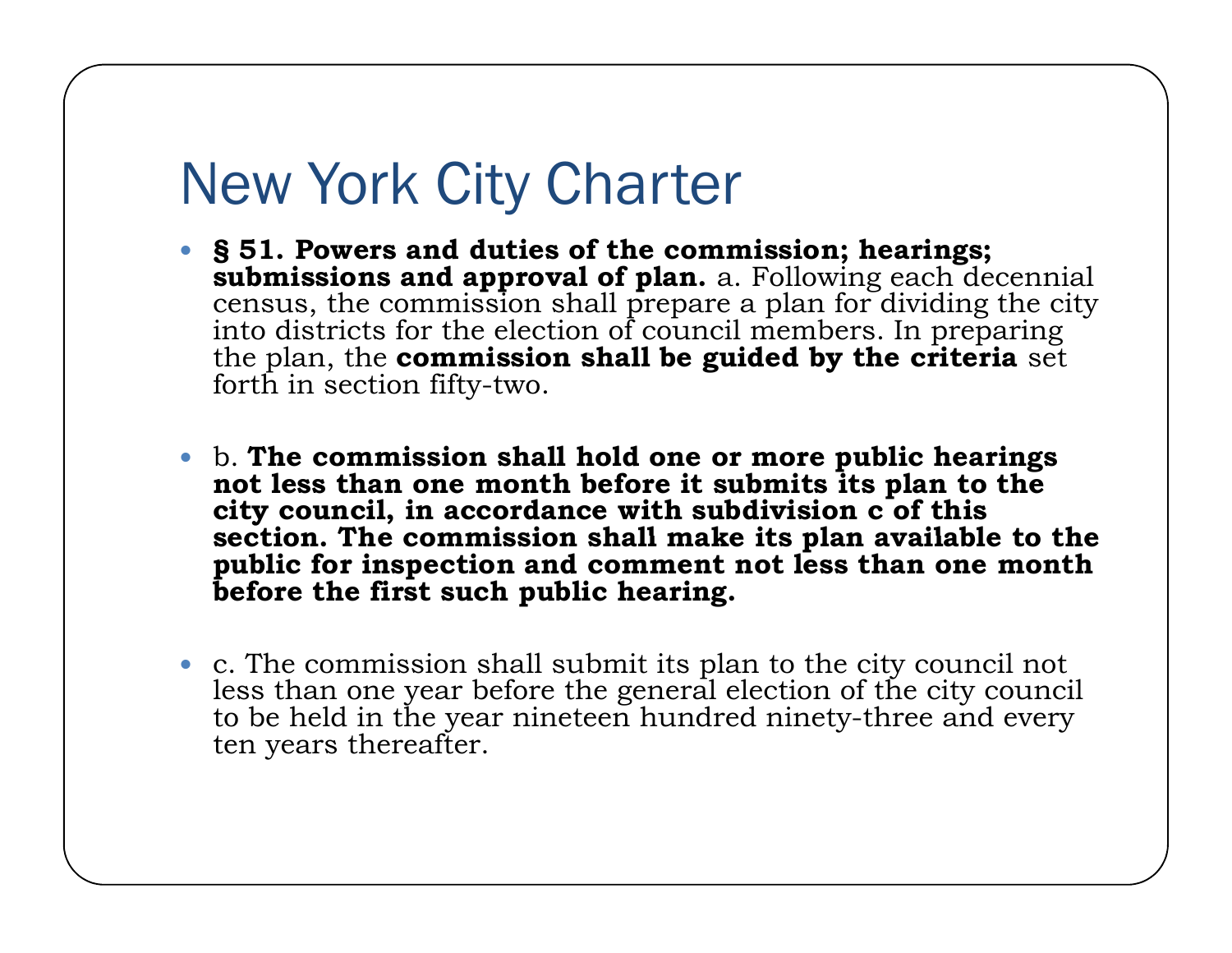- $\bullet$  d. The plan submitted in accordance with subdivision c of this section shall be deemed adopted unless, within three weeks, the council by the vote of a majority of all of its members adopts a resolution objecting to such plan and returns the plan to the commission with such resolutions and a statement of its objections, and with copies of the written objections of any individual members of the council who have submitted objections to the speaker prior to such date. Any objections from individual members submitted to the speaker by such date shall be transmitted to the districting commission whether or not the council objects to such districting plan.
- $\bullet$  e. Upon the receipt of any such resolution and objections, the commission shall prepare a revised plan and shall, no later than ten months before such general election of the city council, make such plan available to the council and the public for inspection and comment. The commission shall hold public hearings and seek public comment on such revised plan.
- $\bullet$  f. Following its consideration of the comments received pursuant to subdivision  ${\rm e}$  of this section, the commission shall, no later than eight months before such general election of the council, prepare and submit a final plan for the redistricting of the council.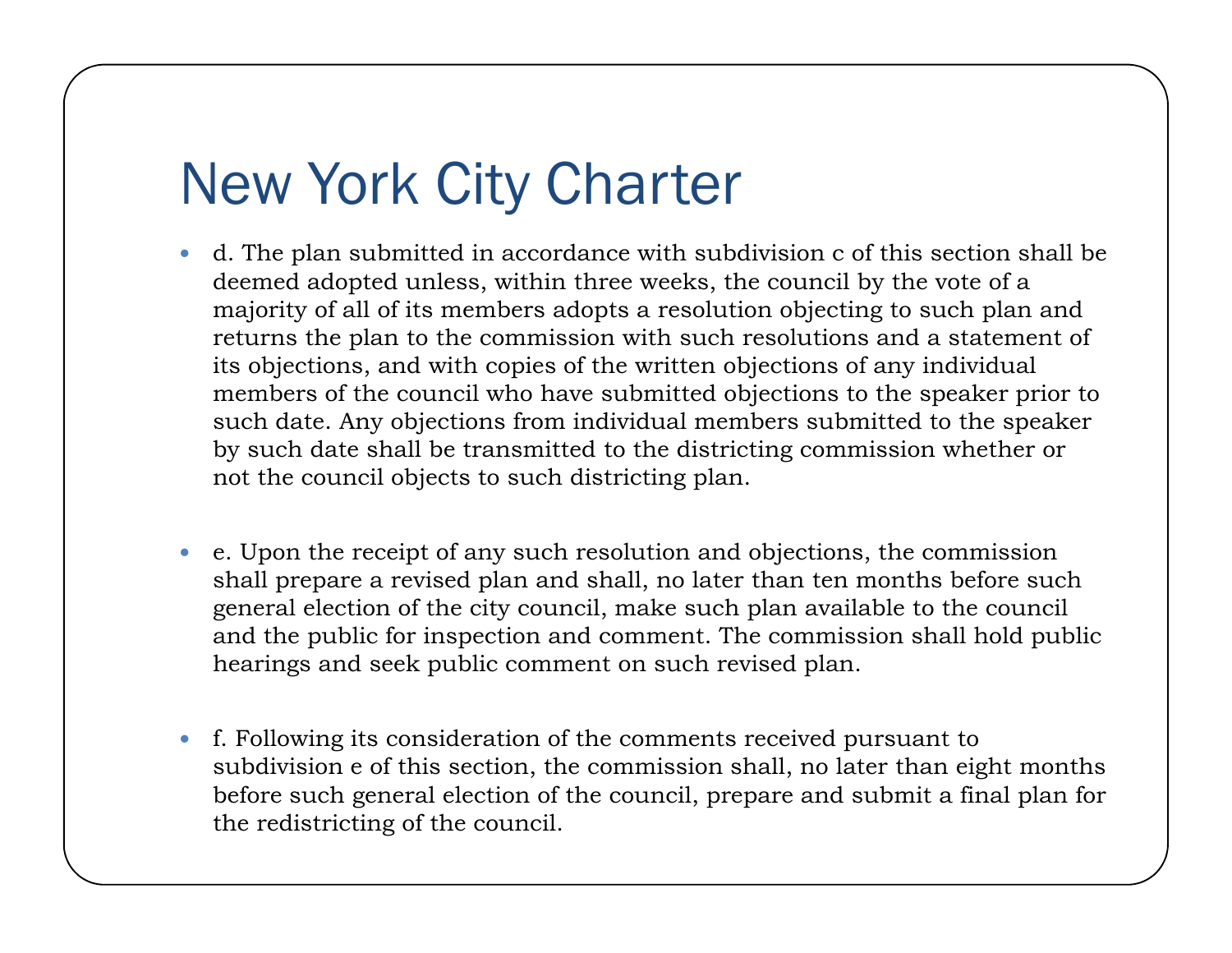- $\bullet$  g. Notwithstanding the provisions of subdivision d or subdivision of this section, no plan shall be deemed adopted in accordance with either of such subdivisions until the commission files, with the city clerk, a copy of such plan and a statement signed by at least nine members of the **commission certifying that, within the constraint of paragraph a of subdivision one of section fifty-two, the criteria set forth in the other paragraphs of such subdivision have been applied in the order in which they are listed and that such criteria have been implemented, in such order, to the maximum extent practicable. Such certification shall also set forth the manner in which the commission implemented the requirements of paragraph b of subdivision one of section fifty-two**. Such plan shall be deemed adopted upon the commission's filing with the city clerk of such plan and such certification.
- $\bullet$ h. After the commission files its final plan with the city clerk pursuant to subdivision g of this section, the commission shall take all steps necessary to ensure that such plan is effectuated, including but not limited to submitting such **plan for preclearance by the United States department of justice pursuant to the United States voting rights act of nineteen hundred sixty-five, as amended, and making such adjustments in its plan as may be necessary and**  appropriate to respond to a determination of a court or the United States **department of justice.**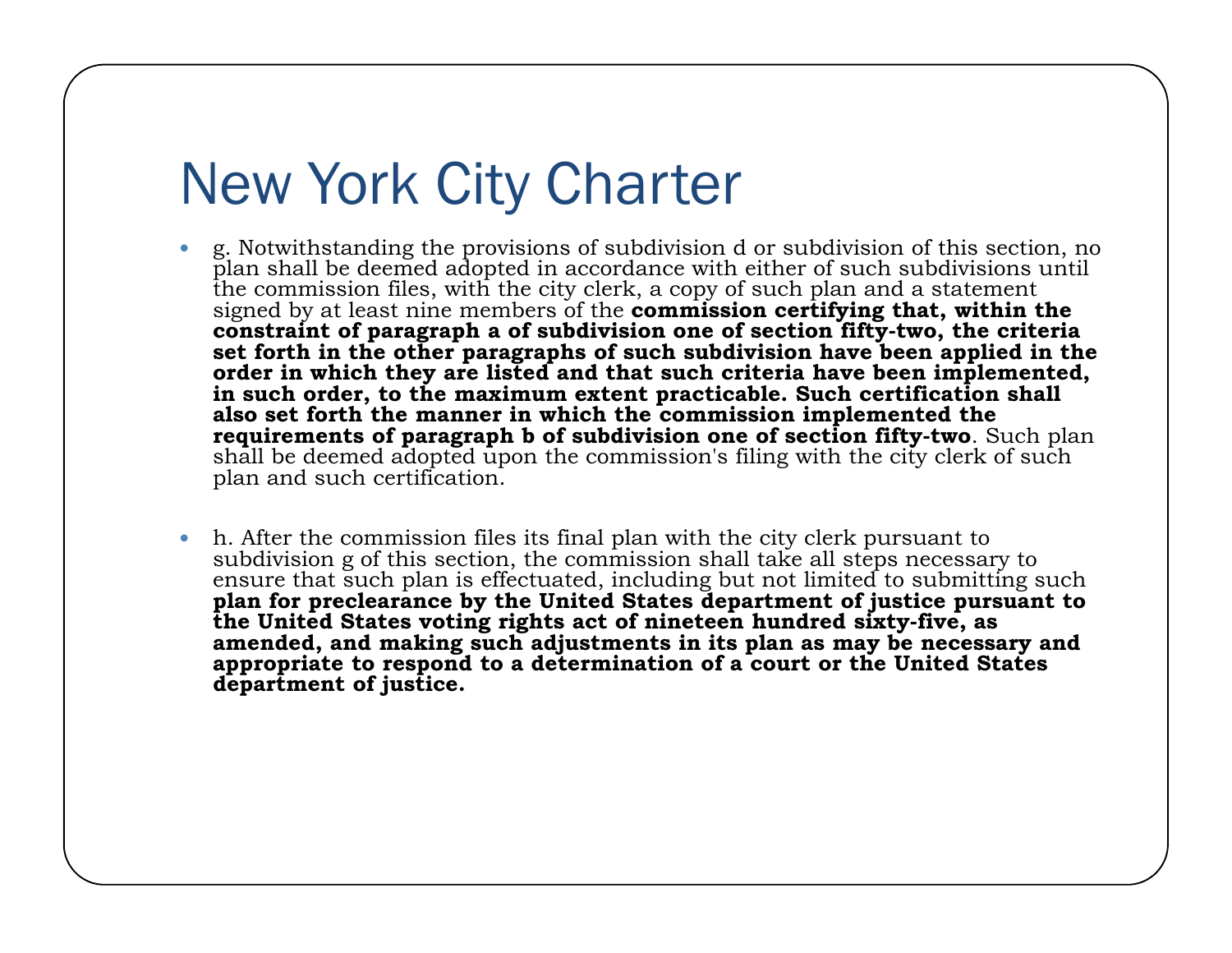#### New York City Council Charter

- **§** 52. District plan; criteria. 1. In the preparation of its plan for dividing the city into districts for the election of council members, the commission **shall apply the criteria set forth in the following paragraphs to the maximum extent practicable. The following paragraphs shall be applied and given priority in the order in which they are listed.**
- y a. **The difference in population between the least populous and the most populous districts shall not exceed ten percentum (10%) of the average population for all districts, according to figures available from the most recent decennial census**. Any such differences in population must be justified by the other criteria set forth in this section.
- $\bullet$ • b. Such districting plan shall be established in a manner that **ensures the fair and effective representation of the racial and language minority groups in New York city which are protected by the United States voting rights act of nineteen hundred sixty -five, as amended**.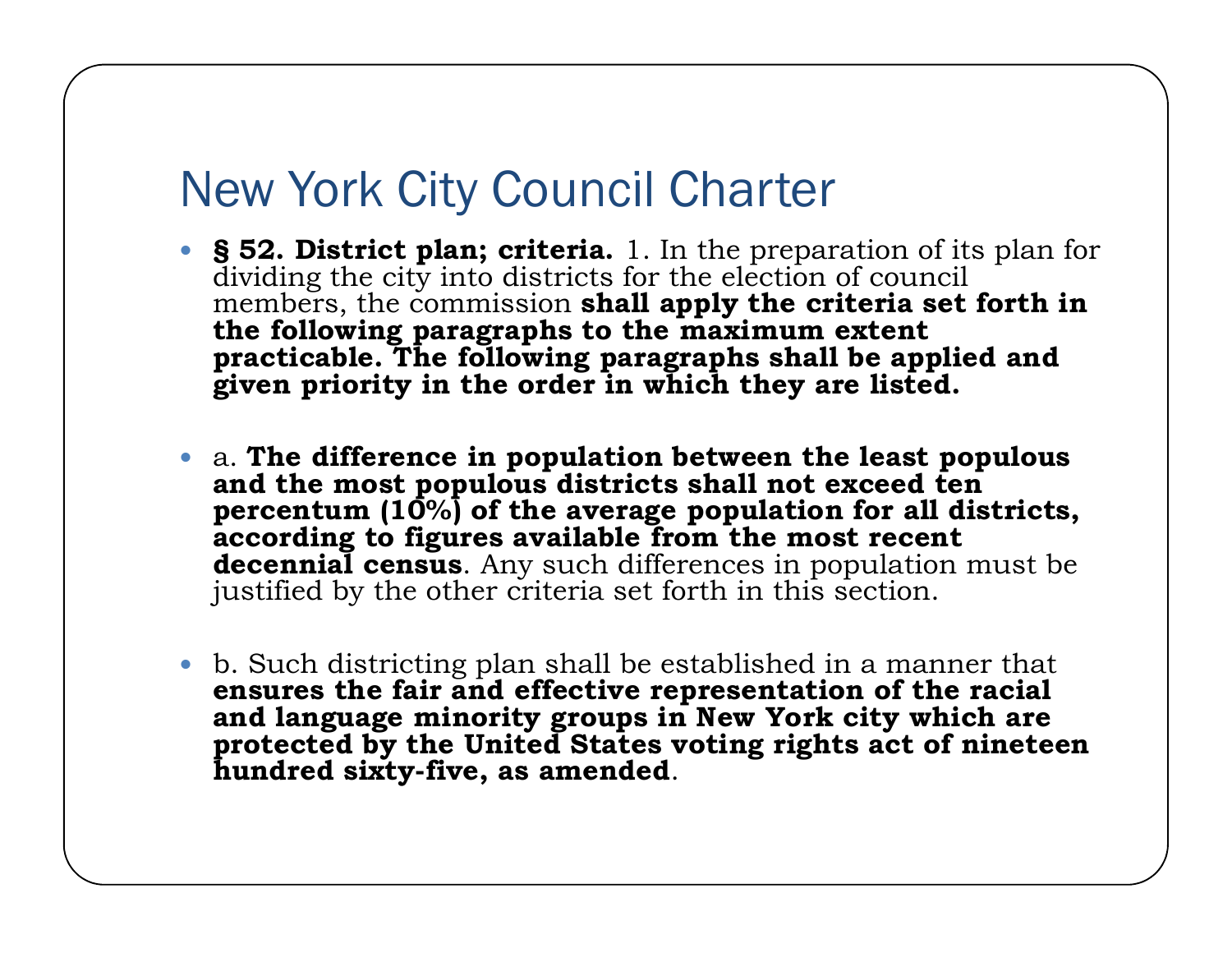#### New York City Council Charter

- y c. **District lines shall keep intact neighborhoods and communities with established ties of common interest and association, whether historical, racial, economic, ethnic, religious or other.**
- d. Each district shall be compact and shall be no more **than twice as long as it is wide.**
- y **e. A district shall not cross borough or county boundaries.**
- y **f. Districts shall not be drawn for the purpose of separati hi t ti f t ting geographi c concen trations of vo ters enrolled in the same political party into two or more districts in order to diminish the effective representation of such voters**.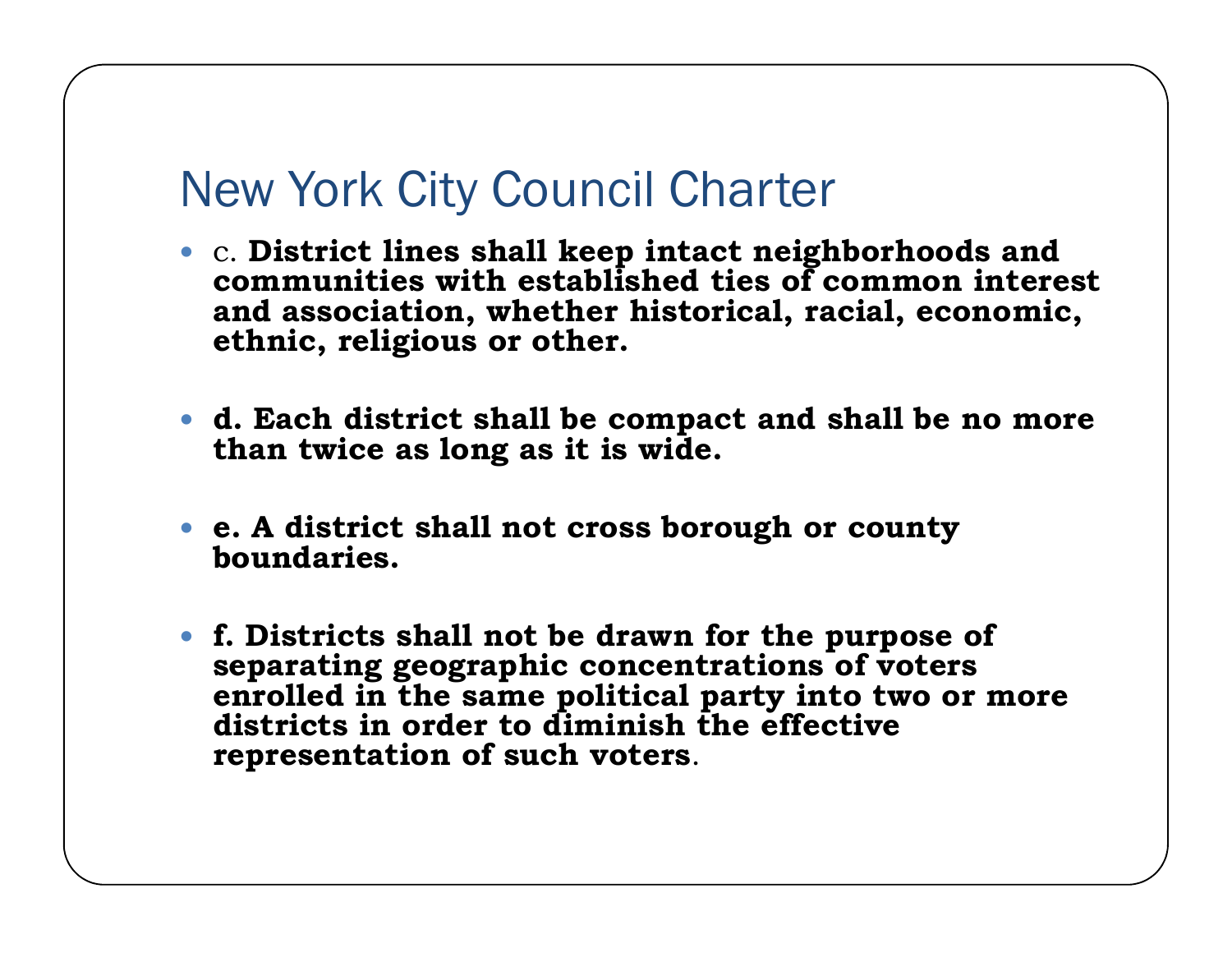#### New York City Council Charter

- y g. **The districting plan shall be established in a manner that minimizes the sum of the length of the boundaries of all of the districts included in the plan.**
- y **2. Each district shall be contiguous, and whenever a part of a district is separated from the rest of the district by a body of water, there shall be a connection by a bridge a tunnel <sup>a</sup> , , tramway or by regular ferry service.**
- y **3 If any district includes territory in two 3. boroughs, then no other district may also include territory from the same two boroughs**.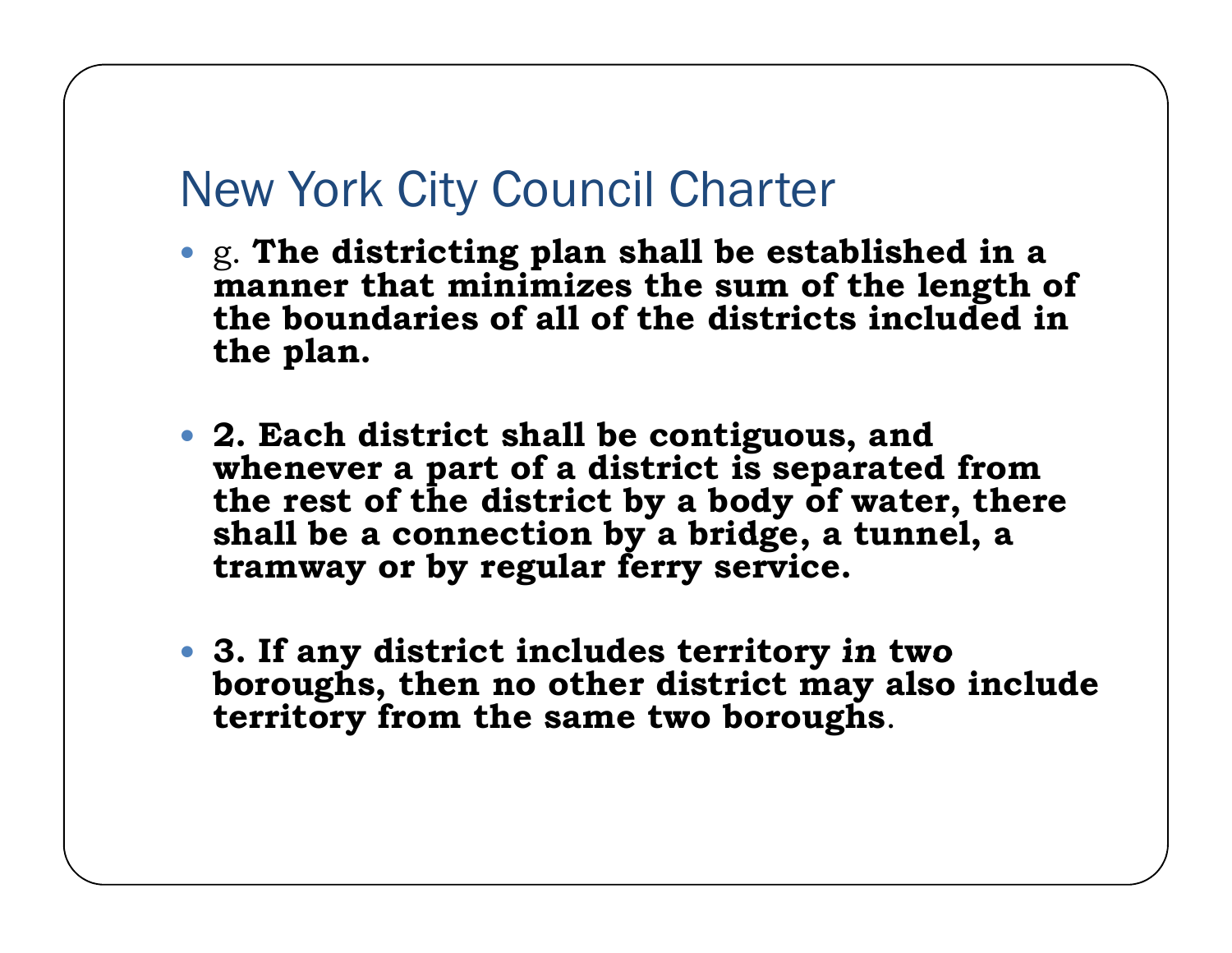#### District 33 and District 34

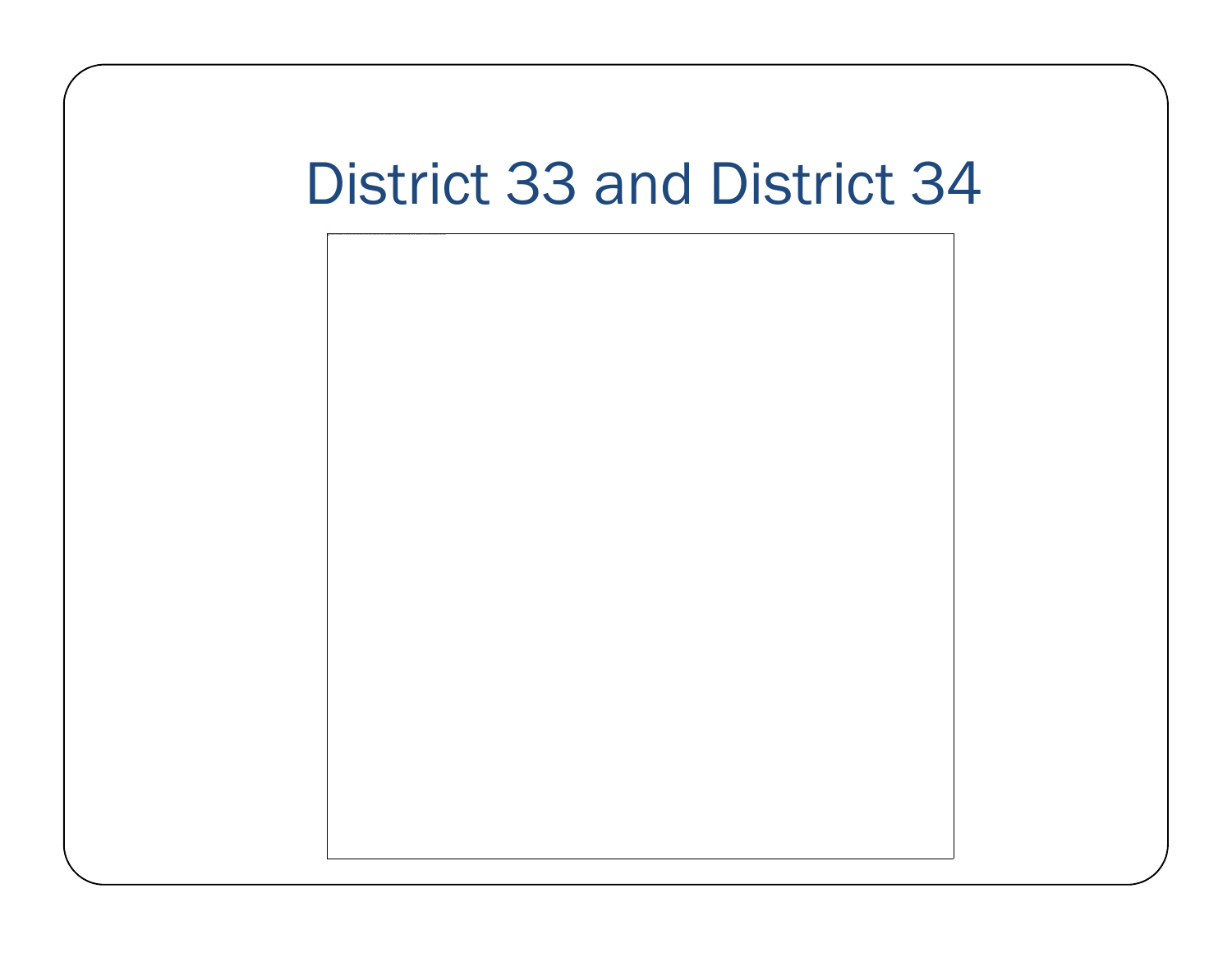## Reconciling Criteria

- District 34 required to comply with Section 5 of the Voting Rights Act as an effective minority district; also crossed county line
- District 33 non-compact and not a minority district but the need to comply with Voting Rights Act and create 51 districts citywide working within limits of water boundaries and counties necessitated this district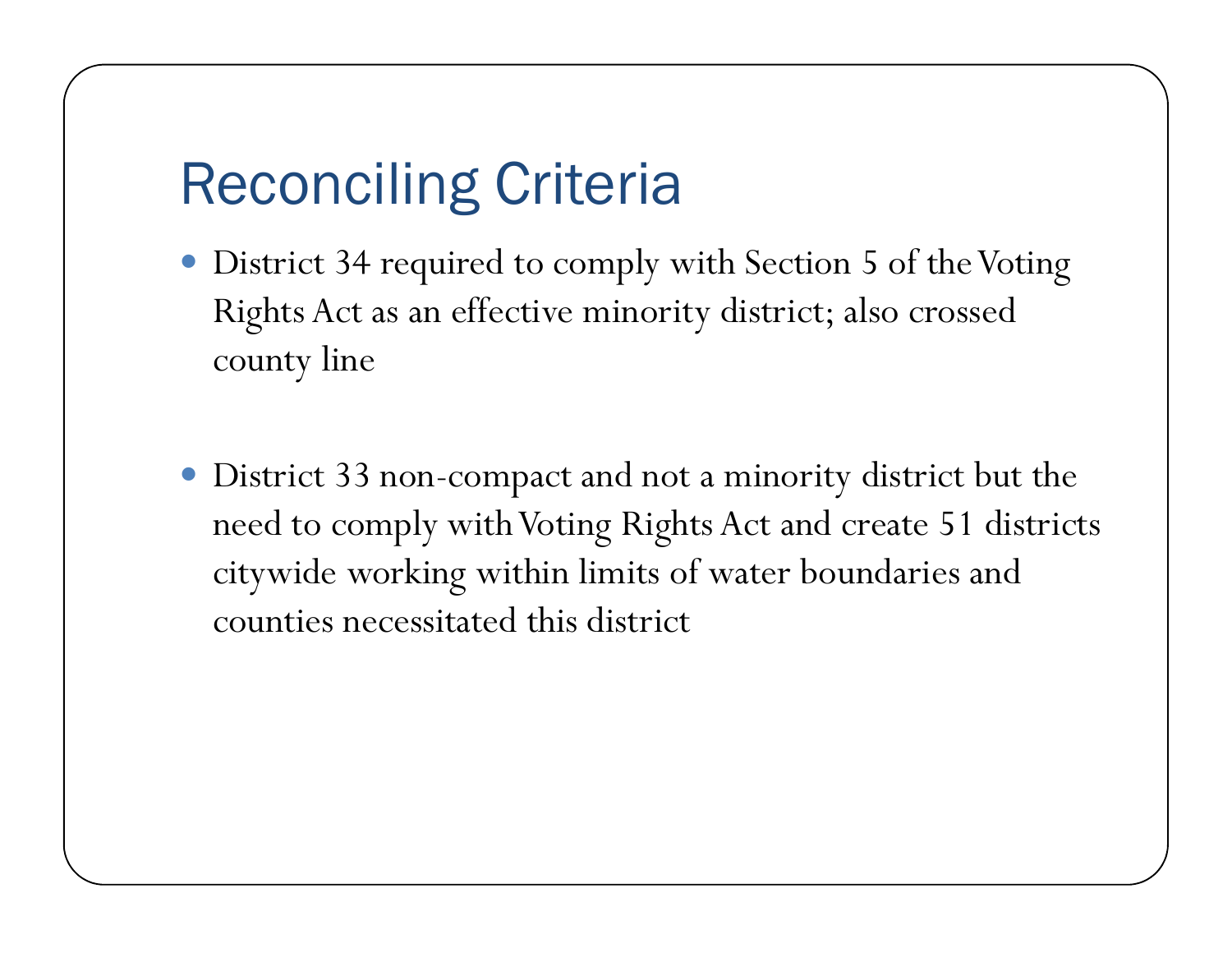Example of reform group criteria that does not work in harmony- criteria in conflict with existing law and each other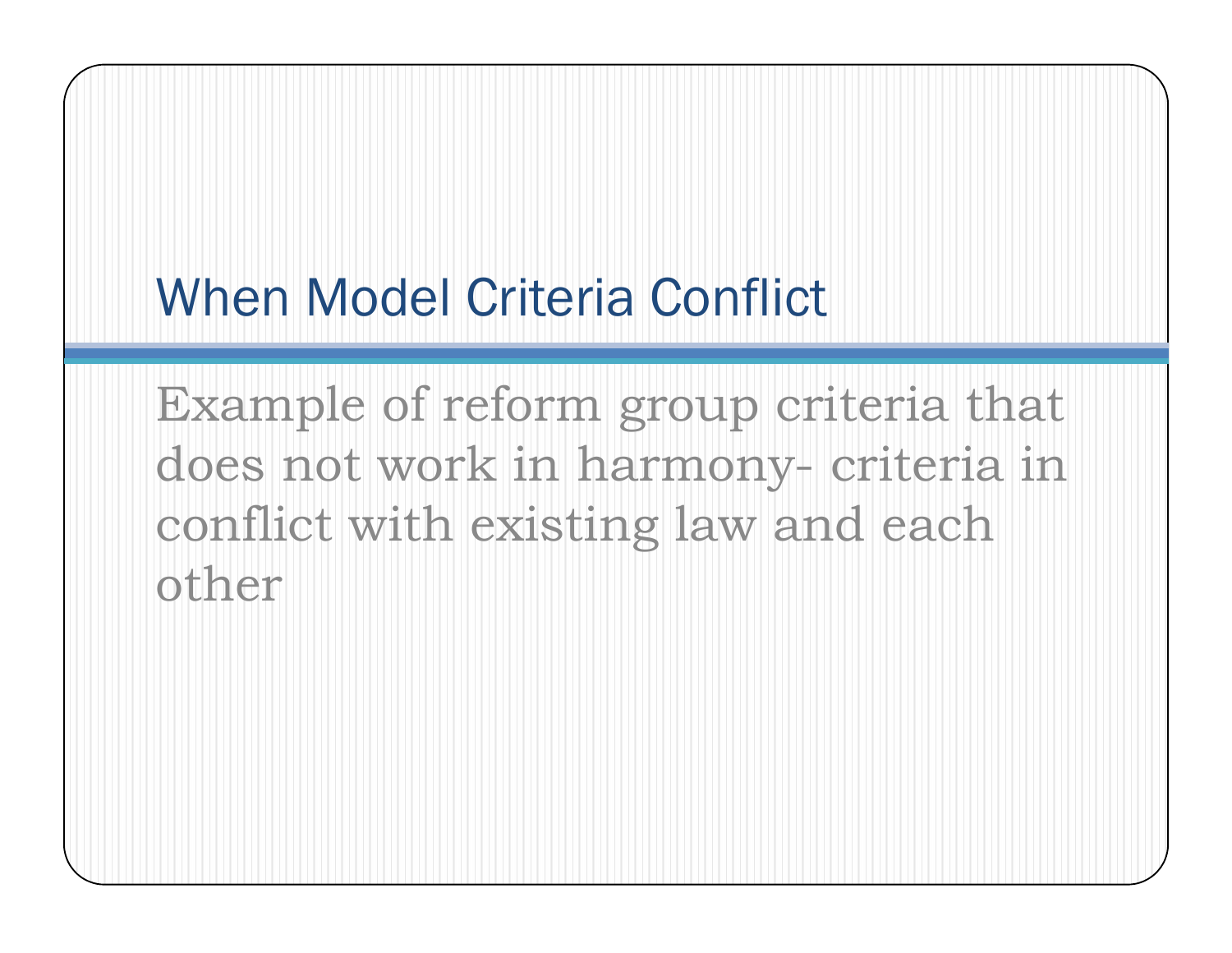- THE FOLLOWING PRINCIPLES SHALL BE FOLLOWED IN THE CREATION OF SENATE, ASSEMBLY, AND CONGRESSIONAL DISTRICTS TO THE EXTENT PRACTICABLE.
- A PRINCIPLE WITH A LOWER NUMBER SHALL HAVE PRECEDENCE OVER A PRINCIPLE WITH A HIGHER NUMBER. (I) **THE MOST AND LEAST POPULOUS SENATE DISTRICTS SHALL NOT EXCEED OR BE LOWER THAN THE MEAN POPULATION OF ALL SENATE DISTRICTS BY MORE THAN ONE PERCENT, AND THE MOST AND LEAST POPULOUS ASSEMBLY DISTRICTS SHALL NOT EXCEED OR BE LOWER THAN THE MEAN POPULATION OF ALL ASSEMBLY DISTRICTS BY MORE THAN ONE PERCENT. IN NO EVENT SHALL THE COMMISSION ADVANTAGE ANY REGION OF THE STATE OVER ANY OTHER BY CREATING MULTIPLE DISTRICTS THEREIN EXCEEDING, OR LOWER THAN, THE MEAN POPULATION BY MORE THAN ONE PERCENT.**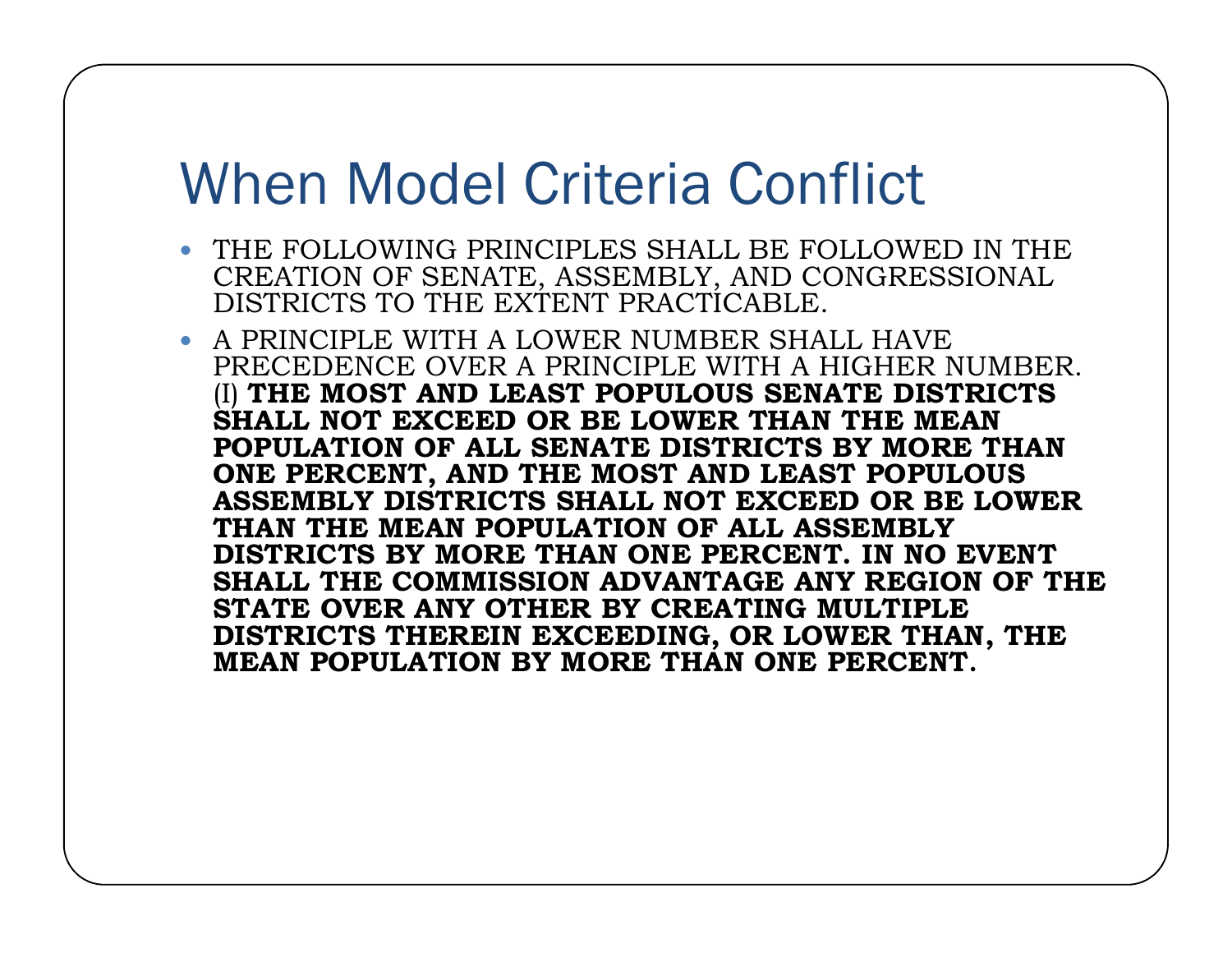- y (II) **COUNTIES SHALL NOT BE DIVIDED IN THE FORMATION OF DISTRICTS, EXCEPT TO CREATE DISTRICTS WHOLLY WITHIN A COUNTY. WHERE SUCH DIVISION OF COUNTIES IS UNAVOIDABLE, MORE POPULOUS COUNTIES SHALL BE DIVIDED IN PREFERENCE TO THE DIVISION OF LESS POPULOUS COUNTIES.**
- (III) COUNTY SUBDIVISIONS SHALL NOT BE DIVIDED IN THE FORMATION OF DISTRICTS, EXCEPT TO CREATE DISTRICTS WHOLLY WITHIN A COUNTY SUBDIVI SION. FOR THE PURPOSES OF THIS ARTICLE, A COUNTY SUBDIVISION SHALL BE A CITY, EXCEPT THE CITY OF NEW YORK, A TOWN, OR AN INDIAN RESERVATION WHOSE TERRITORY IS EXCLUSIVE OF THE TERRITORY OF ANY CITY OR TOWN. COUN TY SUBDIVISIONS WITH LARGER POPULATIONS SHALL BE DIVIDED IN PREFERENCE TO THE DIVISION OF THOSE WITH SMALLER POPULATIONS.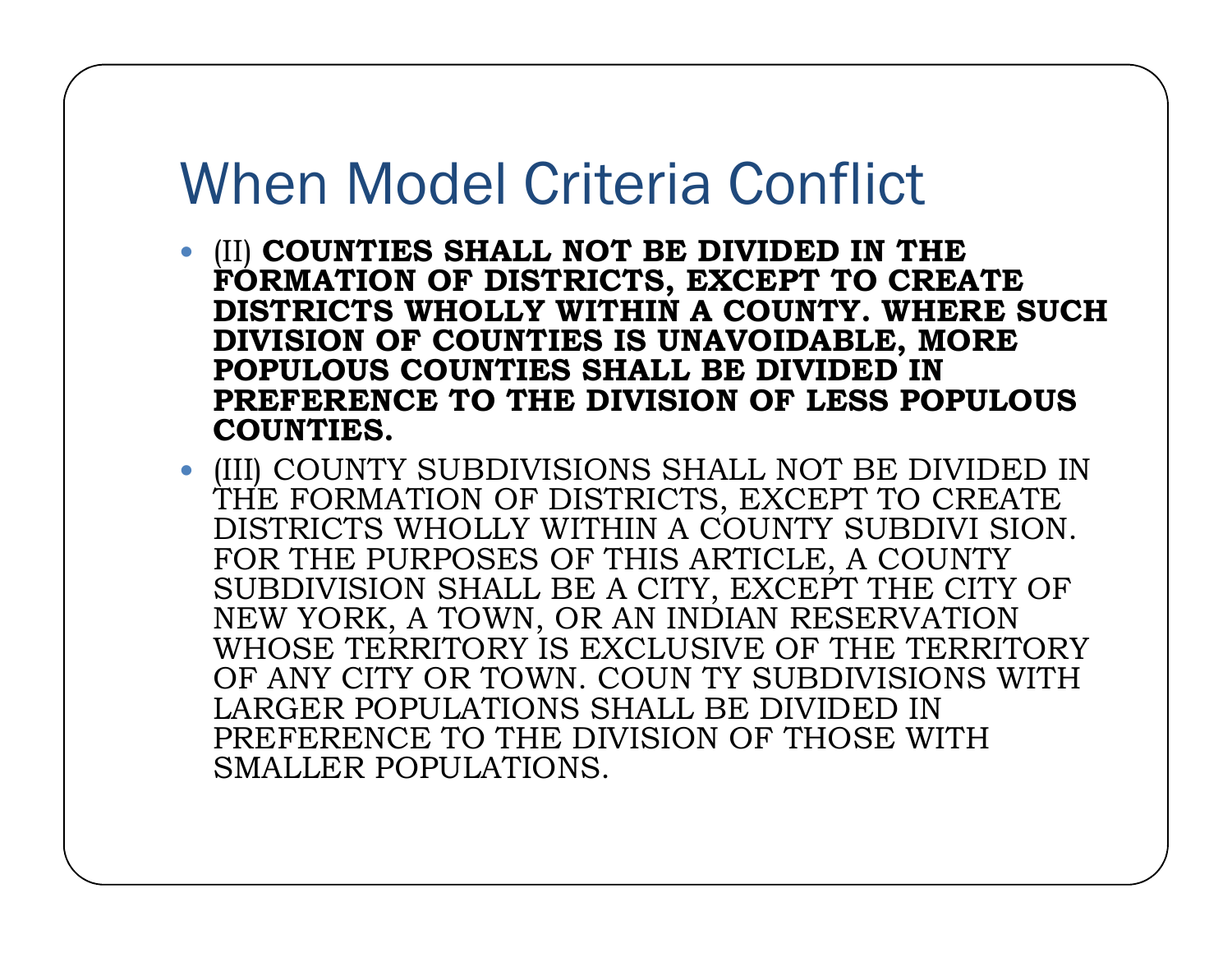- $\bullet$  (IV) INCORPORATED VILLAGES SHALL NOT BE DIVIDED IN THE FORMATION OF DISTRICTS. (V) **THE SENATE, ASSEMBLY, AND CONGRESSIONAL DISTRICTS SHALL BE AS COMPACT IN FORM AS POSSIBLE**.
- (VI) A SENATE, ASSEMBLY, OR CONGRESSIONAL DISTRICT SHALL UNITE COMMUNITIES DEFINED BY ACTUAL SHARED INTERESTS, TAKING ACCOUNT OF GEOGRAPHIC, SOCIAL, ECONOMIC, AND OTHER FACTORS **THAT INDICATE COMMONALITY OF INTEREST**, AND DISTRICTS SHALL BE FORMED SO AS TO PROMOTE THE ORDERLY AND EFFICIENT ADMINISTRATION OF ELECTIONS.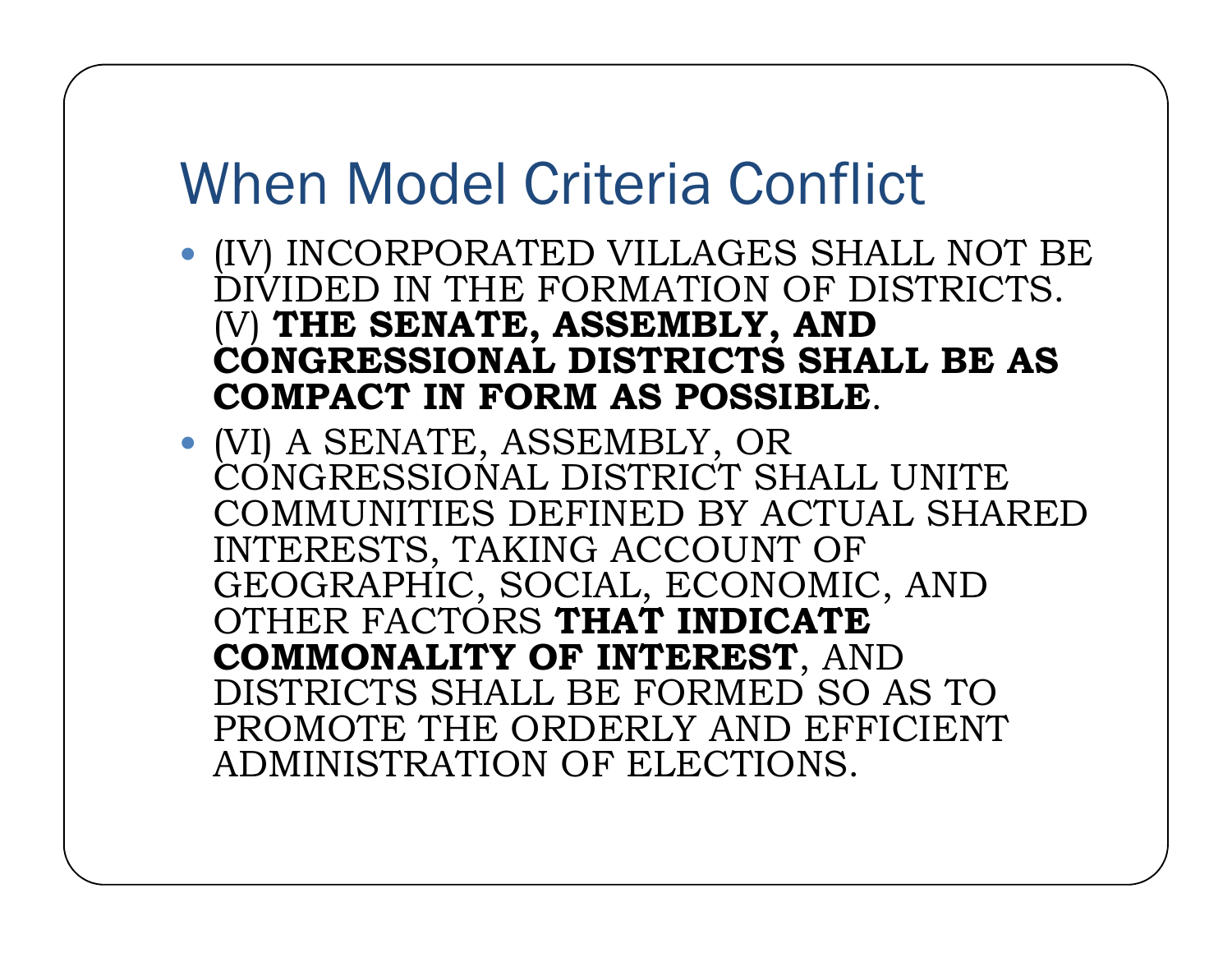Model Criteria Moving Forward: S.7881A-- New York Legislation (Dilan)

Example of new criteria working in concert with federal and state requirements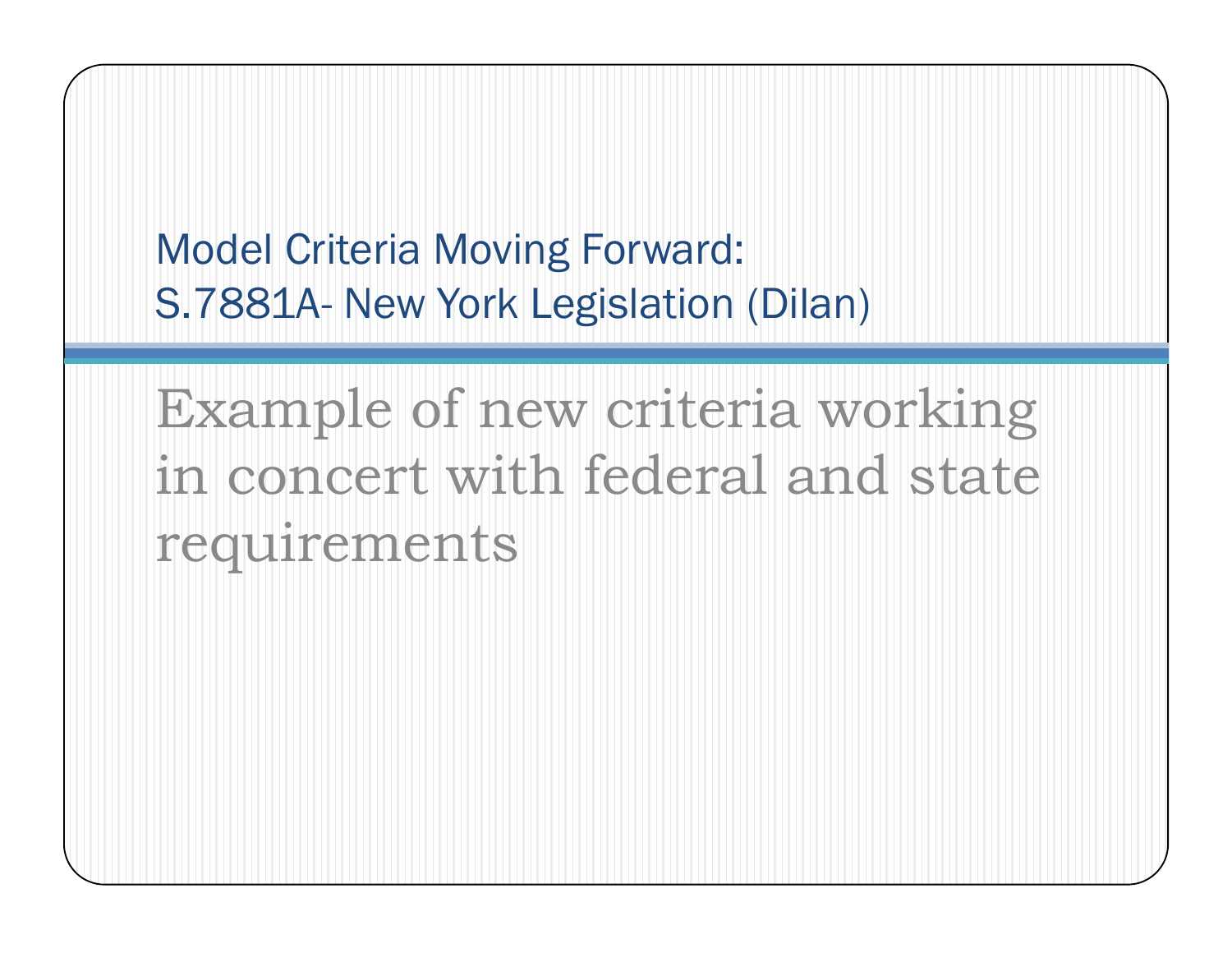## S.7881A

- $\bullet$  a. All districts of a house of the legislature shall be as nearly equal in population as is practical, except as necessary to satisfy the requirements of subdivisions c, e and f of this section, but **the difference in population between the most and least populous senate districts shall not exceed ten percent of the mean population of all senate districts, and the difference in population between the most and least populous assembly districts shall not exceed ten percent of the mean population of all assembly districts. For any contiguous group of senate or assembly districts, the percentage of the total number of such districts contained within such group, and the percentage of the total population of the state contained within such group, both expressed as two-digit numbers followed by two-digit decimals, shall not differ by an amount greater than 0.50. The populations of any two senate or assembly districts adjoining within a county subdivision, or, in New York city, within a county, shall not differ by an amount greater than two percent of the mean population of such two di t i t sricts.**
- $\bullet$  b. All congressional districts shall be as nearly equal in population as is practicable.
- $\bullet$  c. Each district shall consist of **contiguous territory; no district shall consist of parts entirely separated by the territory of another district of the same body,**  whether such territory be land or water, populated or unpopulated. A **populated census block shall not be divided by a district boundary, unless it can be determined that the populated part of such block is within a single district.**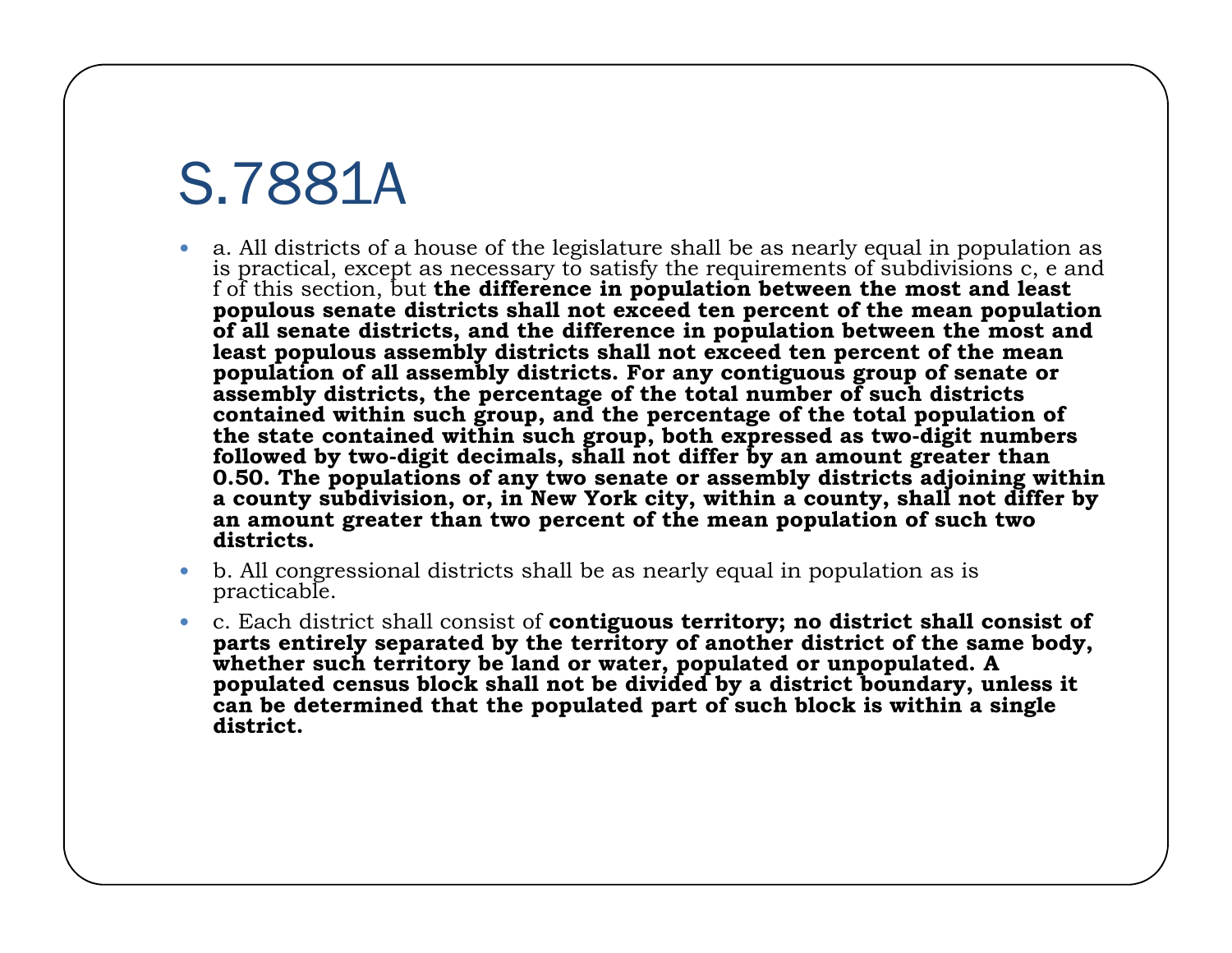## S.7881A

- $\bullet$  d. The whole number of persons reported in the federal decennial census shall be the basis for determining populations for the purposes of this act, except that, for the purpose of determining the populations of senate and assembly districts**, no person shall be deemed to have gained or**  lost a residence by reason of conviction and incarceration in a federal or state correctional **facility.**
- $\bullet$  e. Senate, assembly, or congressional districts shall not be established that result in a denial to **members of racial and linguistic minority groups of an equal opportunity with other citizens to participate in the political process and to elect the representatives of their choice. The principles stated in subdivision f of this section shall be used to create districts that will afford fair representation to the members of those racial and linguistic minority groups who are sufficiently numerous and whose residential patterns afford the opportunity of creating districts in which they will be able to elect representatives of their choice.**
- $\bullet$  f. Subject and subsidiary to the requirements of subdivisions a, b, c, d and e of this section, the following principles shall be followed in the creation of senate, assembly, and congressional districts**. A principle with a lower number shall have precedence over a principle with a higher number.**
- $\bullet$  i. To the extent possible**, counties shall not be divided in the formation of districts**, except to create districts wholly within a county pursuant to state law.
- $\bullet$  ii. Where possible, **county subdivisions** shall not be divided in the formation of districts, except to create districts wholly within a county subdivision. For the purposes of this act, a county subdivision shall be a city (except for a city with a population of one million or more), a town, or an Indian reservation whose territory is exclusive of the territory of any city or town. To the extent possible, county subdivisions with larger populations shall be divided in preference to division of those with smaller populations.
- $\bullet$ iii**. If a town must be divided, where possible, incorporated villages shall not be divided**.
- $\bullet$  $\bullet$  iv. Senate, assembly, and congressional districts shall be as compact in form as is possible.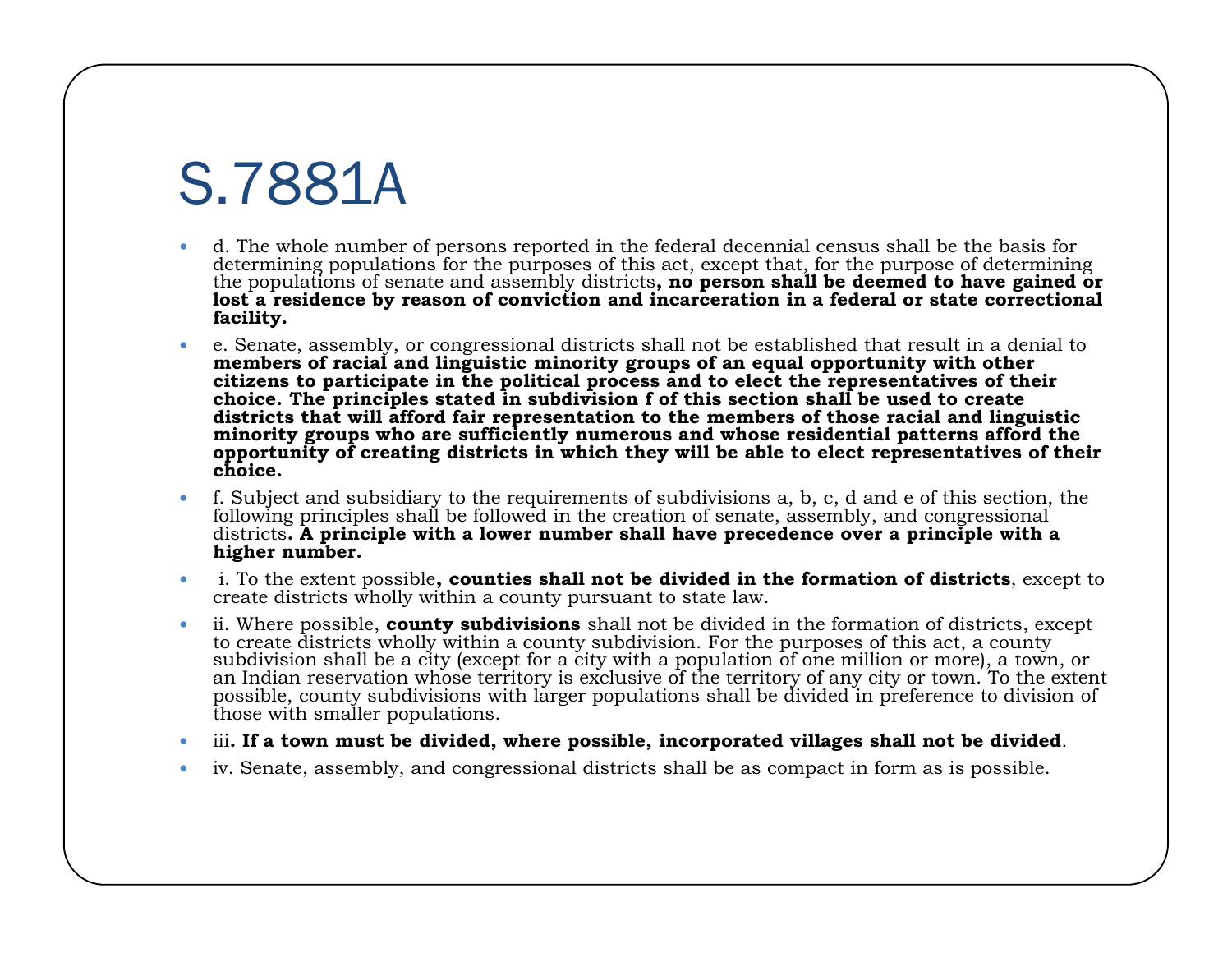#### S.7881A

- $\bullet$  **Plans of senate, assembly, or congressional districts shall be compared, using average numerical measures, for each such plan, of: (A) geographic dispersion, the degree to which the territory of districts is either tightly packed or widely spread out; (B) the relation of the perimeter lengths to the areas of districts; and (C) the dispersion of the populations of districts; but no measure shall be employed that is scale-sensitive, according different weight to the compactness of districts in rural, as compared with urban areas, or yielding different measures for identically shaped districts that differ only in absolute size**.
- $\bullet$  v. To the extent possible, a senate, assembly, or congressional district shall unite communities defined by actual shared interests, taking account of geographic, social, economic, and other factors that indicate commonality of interest, and districts shall be formed so as to promote the orderly and efficient administration of elections.
- $\bullet$  vi. **To the extent possible, the residences of two or more incumbent members of the same body shall not be placed in the same district of such body, and the residences of incumbent legislators and members of congress shall be included in the district with the largest number of their existing constituents**, but the requirements of subdivisions a, b, c, d and e of this section, and of paragraphs i, ii, iii, iv and v of this subdivision, shall always take precedence over, and shall never be subordinated to, the requirements of this paragraph or the preservation of the cores of existing districts.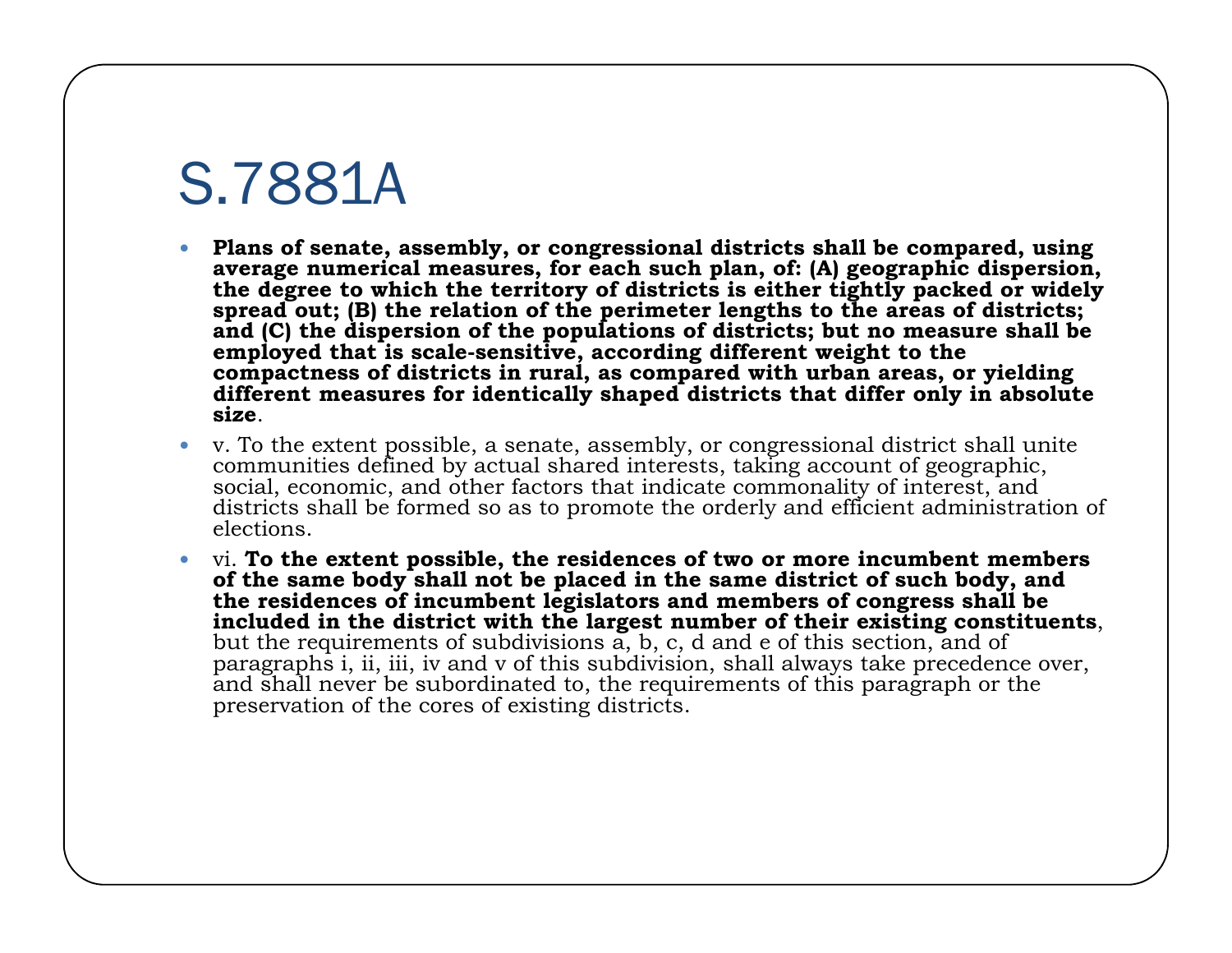#### Legislative Chamber Size

- $\bullet$  Does your state law permit a change in the size of the chamber?
- Always let the public know if a change is being considered.
- $\bullet$  If you can change the size of the membership, include it in your guidelines as a possibility.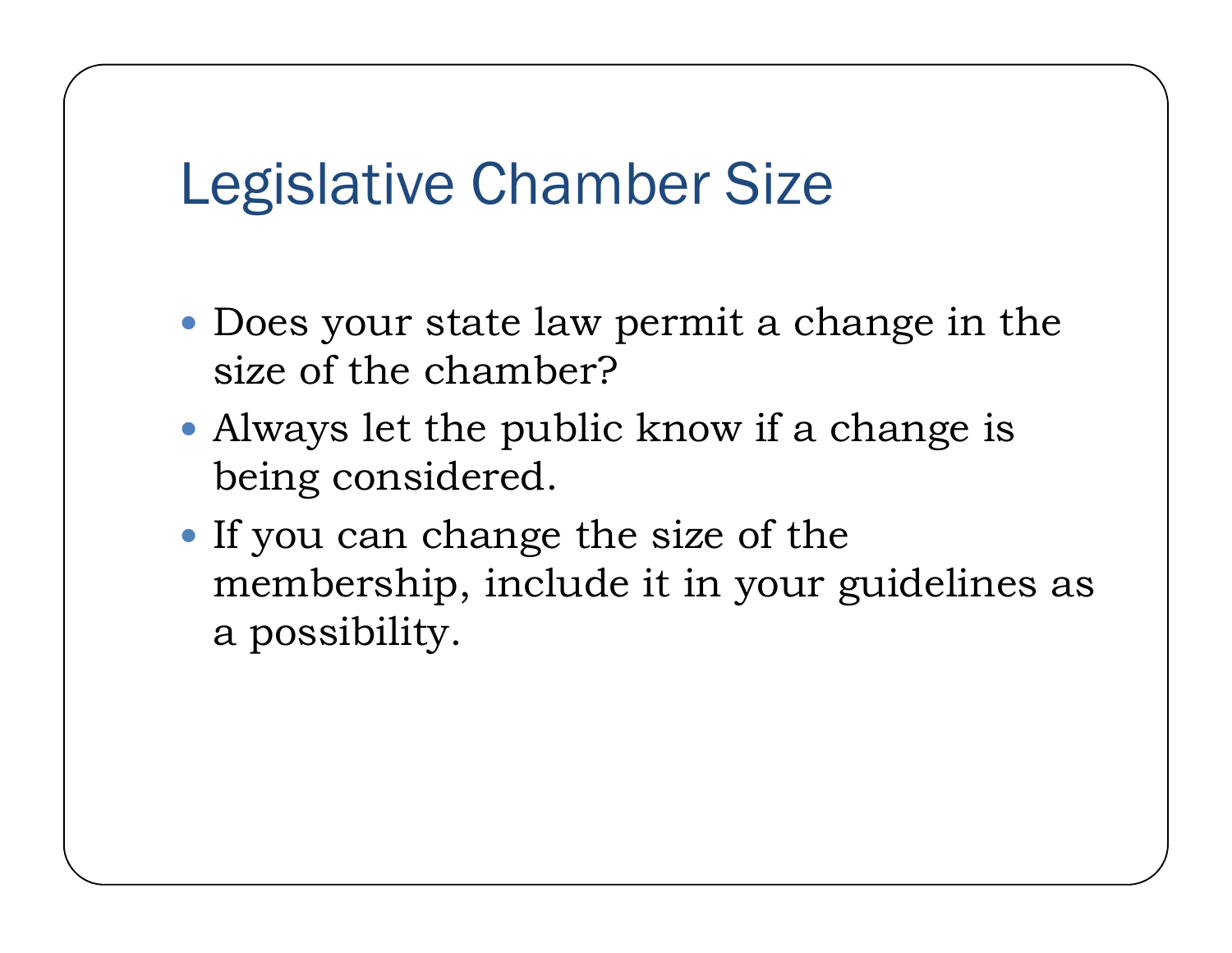#### Prisoners, Students, and Military

- Hawaii: HI. Const. Art. IV, Section 4
	- y **Excludes:** Non- resident students, nonresident military, non-resident military dependents
- Kansas: KS Const. Art. 10 Section 1
	- y **Excludes:** Non-resident students, nonresident military personnel
	- Includes: Military personnel in district of permanent residence, college students in district of permanent residence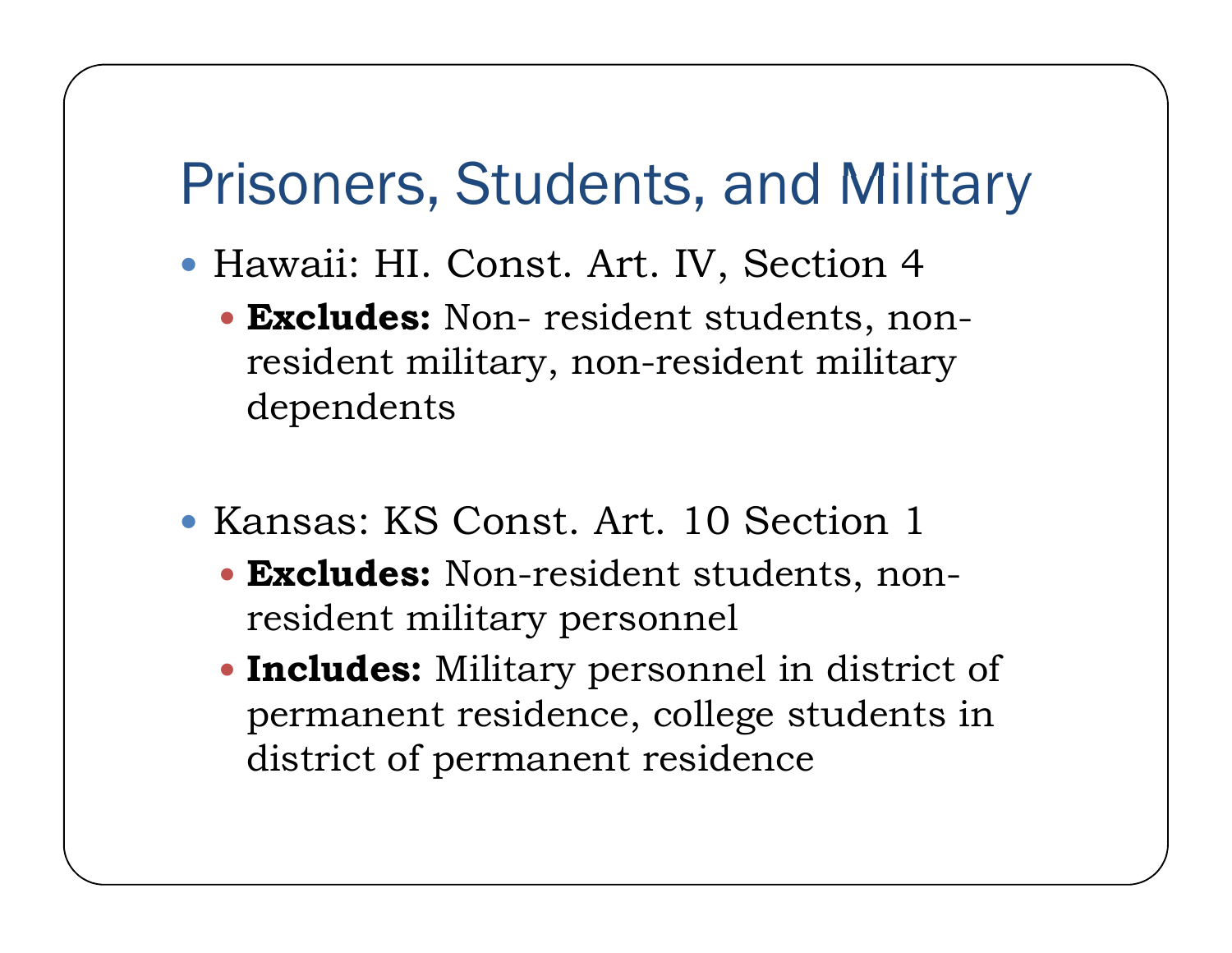## Prisoners, Students, and Military

- New York Law: Chapter 57, Part XX, Section 1 (2010)
	- Prohibits incarcerated individuals at state and federal correctional facilitates from being included in population counts used for redistricting of legislative districts.
	- $\bullet$  Such individuals (with State residence prior to incarceration) would be reassigned to their last known address of record.
- Maryland Law (Chapter 66, Laws of  $2010$ )
	- Prohibits incarcerated individuals at state or federal correctional facilitates from being included in population counts used for redistricting of congressional, legislative, county and municipal districts
	- Such individuals (with State residence prior to incarceration) would be reassigned to their last known address of record.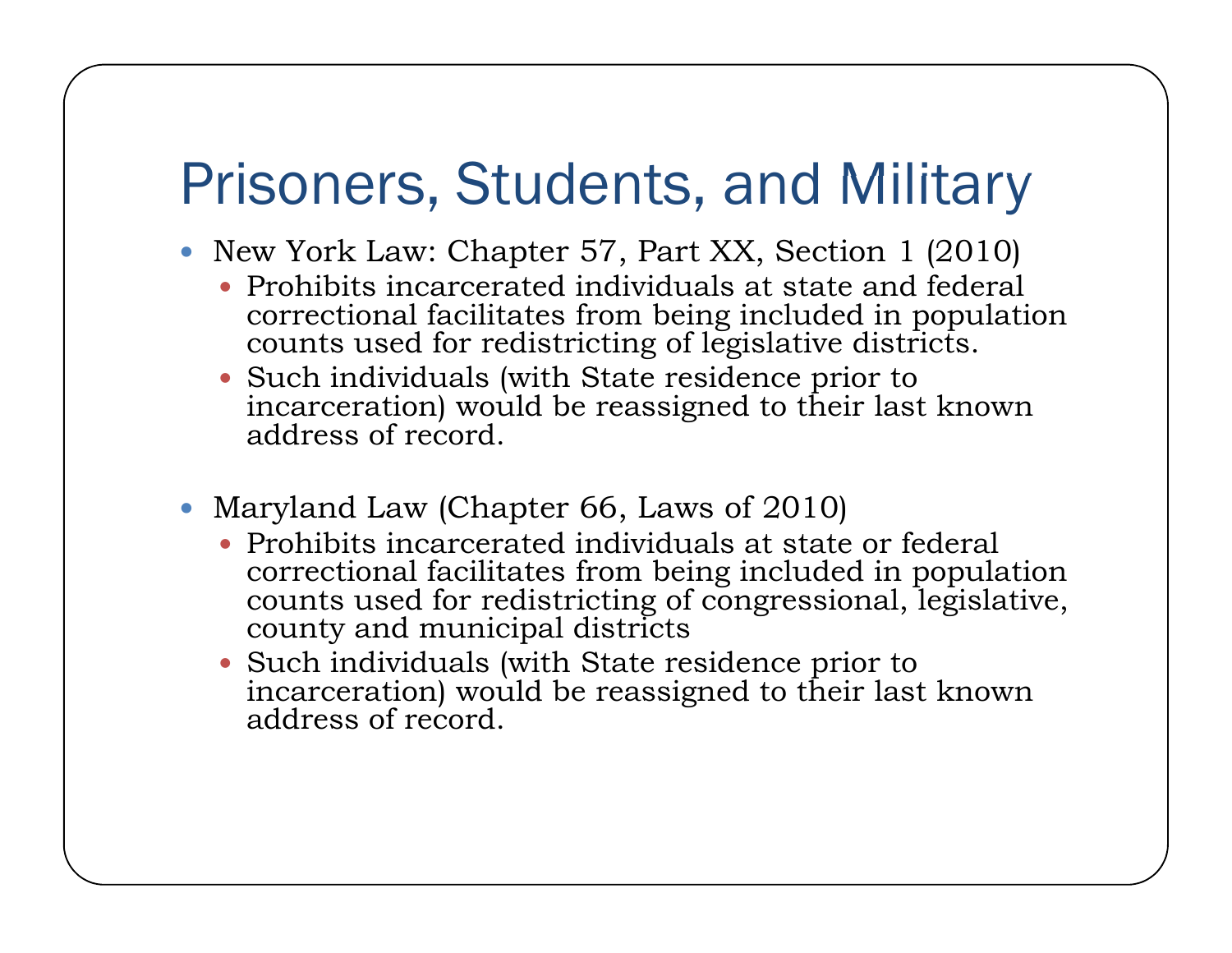## RE-REDISTRICTING

- $\bullet$  Should criteria indicate that district lines remain unaltered for a decade?
- $\bullet$  Several states already have laws limiting reredistricting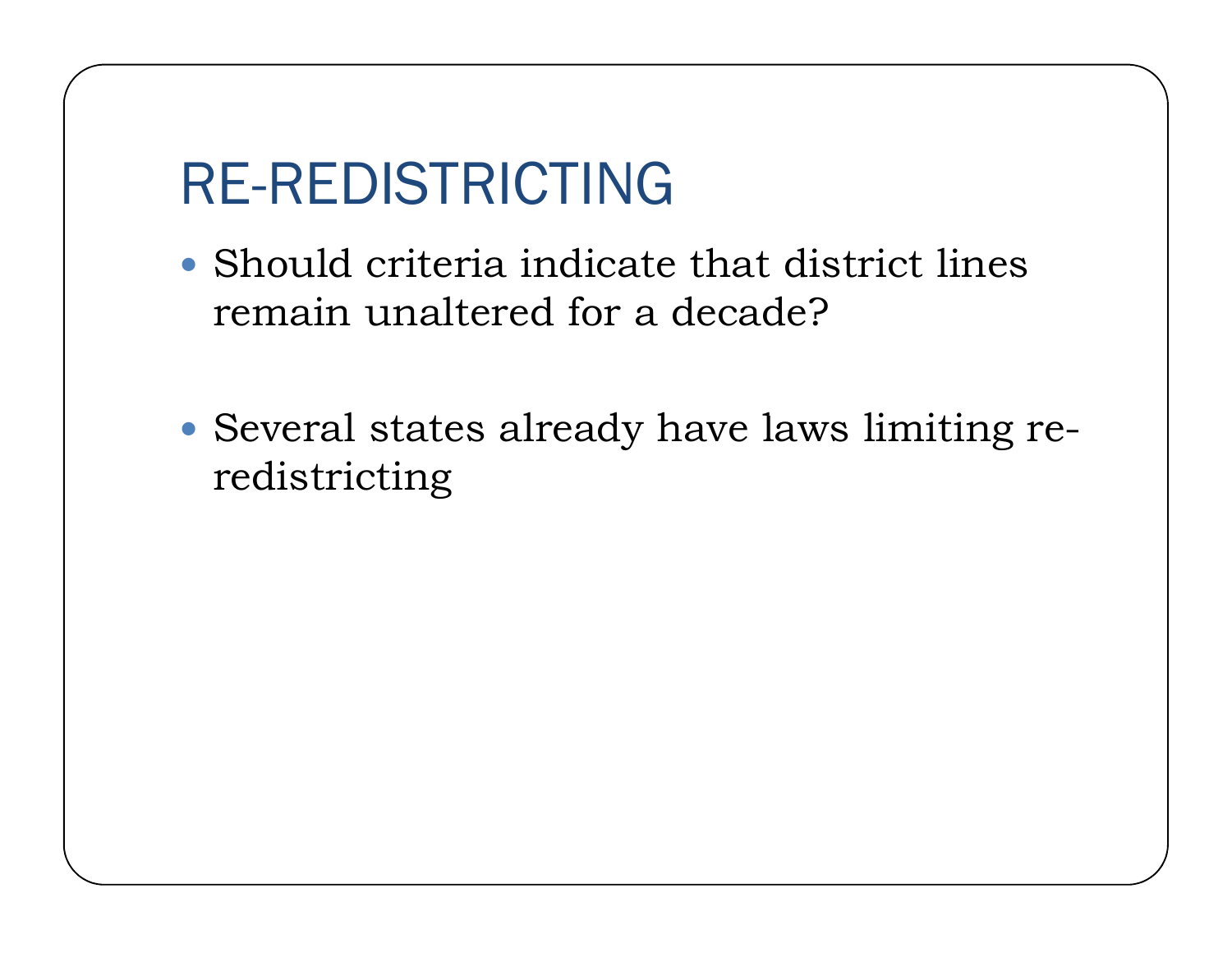#### REDISTRICTING MORE THAN ONCE A DECADE?

- Texas, Georgia, New Hampshire, South Carolina all re-redistricted during middecade
- Colorado's attempt failed in court: based on State Constitution
	- $\bullet$  "When a new apportionment shall be made by congress, the general assembly shall divide the state into congressional districts accordingly." Colorado Constitution, Article V, Section 44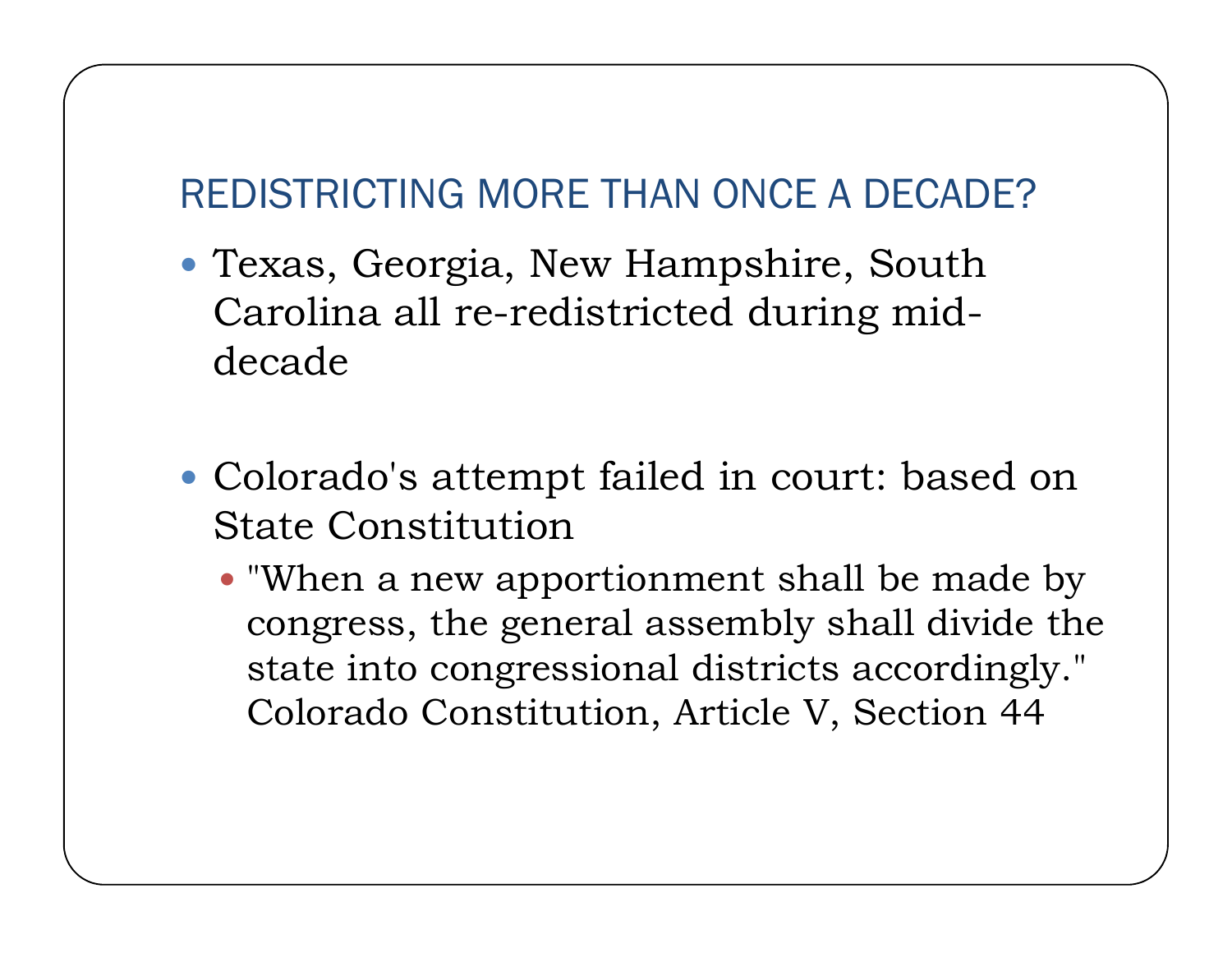## A Note on Competitiveness

- $\bullet$ What is the political standard?
- $\bullet$ **• Vieth v Jubilier:** 541 U.S. 284-298 (2004)
	- "There is no effective way to ascertain a party's majority status......even if a majority party could be identified, it would be impossible to ensure that it won a majority of sears unless the State's traditional election structures were radically revised"

#### $\bullet$ **A i it i rizona criteria:**

- $\bullet$  A. Districts shall comply with the United States Constitution and the United States voting rights act;
- $\bullet$  B. Congressional districts shall have equal population to the extent practicable, and state legislative districts shall have equal population to the extent practicable;
- $\bullet$  C. Districts shall be geographically compact and contiguous to the extent practicable;
- $\bullet$  D. District boundaries shall respect communities of interest to the extent practicable;
- $\bullet$ E. To the extent practicable, district lines shall use visible geographic features, city, town and county boundaries, and undivided census tracts;
- $\bullet$  F. **To the extent practicable, competitive districts should be favored where to do so would create no significant detriment to the other goals**.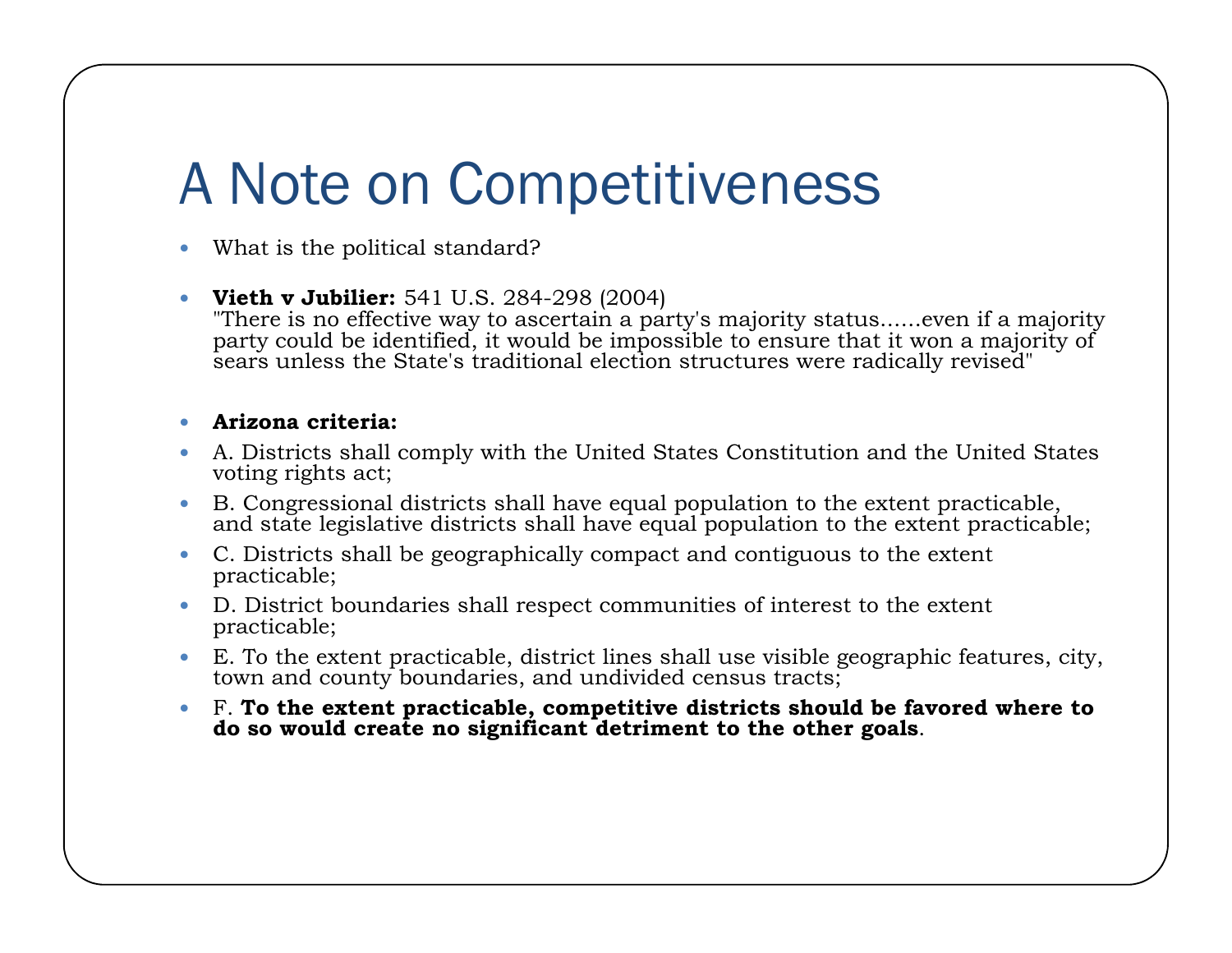## AND DON'T FORGET…

- $\bullet$  Never go anywhere, say anything, do anything, write anything, or undertake anything else without competent counsel.
- Make sure your counsel has redistricting experience.